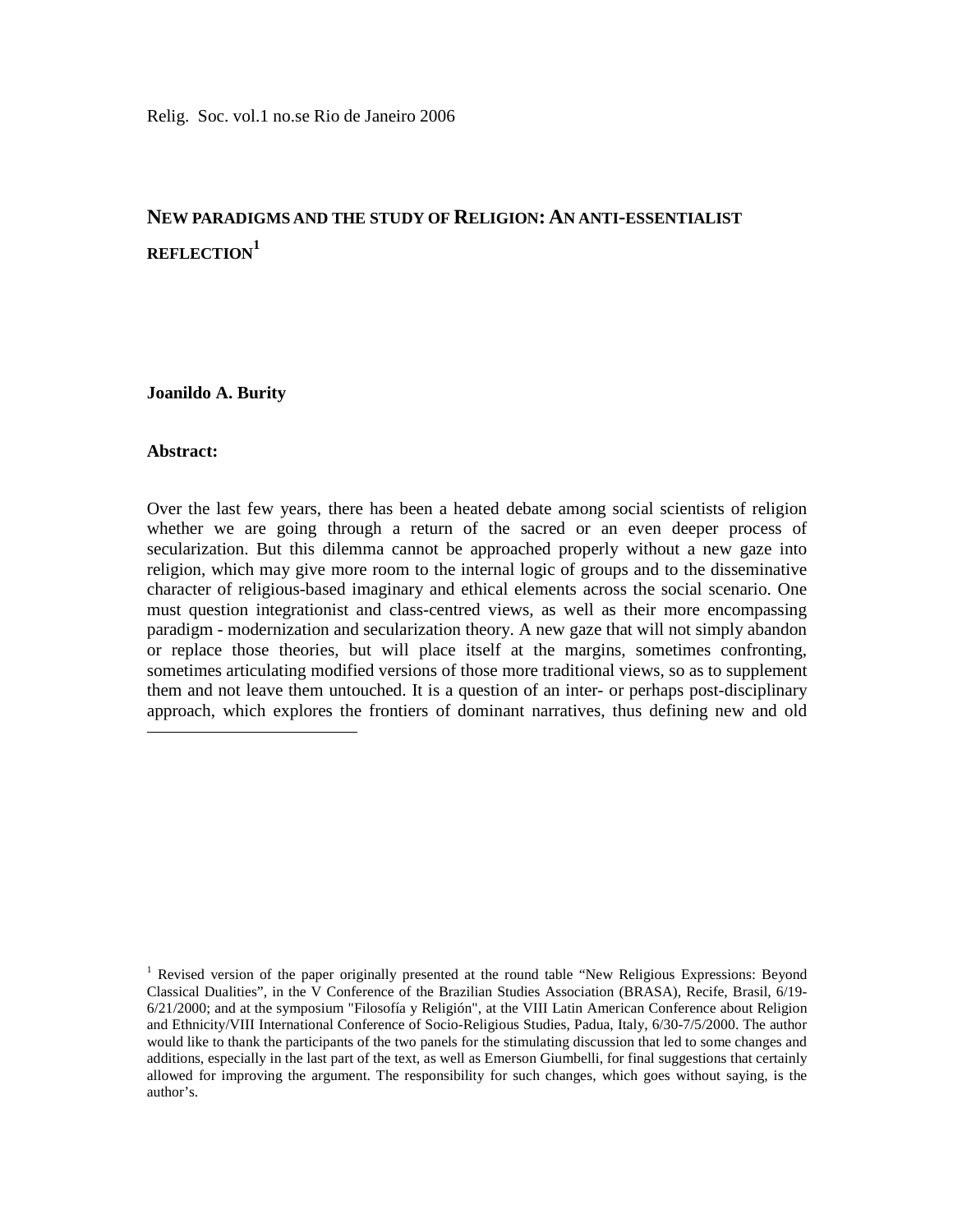practitioners of the academic study of religion, hybrid zones between secularization and the theories of difference and multiculturalism, for example. This article discusses the emergence of new "paradigms" in the study of contemporary religion, through a dialogue between the recent Brazilian experience and the broader background of analyses produced in other social contexts.

Is religion back? Going where? From where? How can we be sure it is still the same? What guarantees that it will behave as before? Could we justifiably drop the precautions against a return of "fundamentalism", that is, such a claim to religious ascendance over the secular sphere based on a self-attributed function of guardian of truth, morality and meaning? But wouldn't it be a question of contesting this definition of fundamentalism? Wouldn't religion rather be ever more clearly destined to retreat to the background, loosing its role as it becomes redundant in making the world go round, giving way to the logic of scientific explanations, to the efficiency of the market rules, to the sophistication of new technologies? Or still, wouldn't religion be the last bastion of this inflexible – and for the epigones of the ideology of progress and human perfectibility regrettable – attitude of discontentment with the accomplishments of modernity, which could be called "the malaise in civilization"<sup>2</sup>? In other words: facing the erosion of so many certainties and the failure of so many alternatives,

<sup>&</sup>lt;sup>2</sup> Note that Freud himself would never make the association suggested in this sentence (knowlingly one of his books' titles). Being one of those who considered religion an obstacle to the truth of/about the subject, an obsessive neurosis of humanity, the malaise of which Freud speaks would find one of its components, and not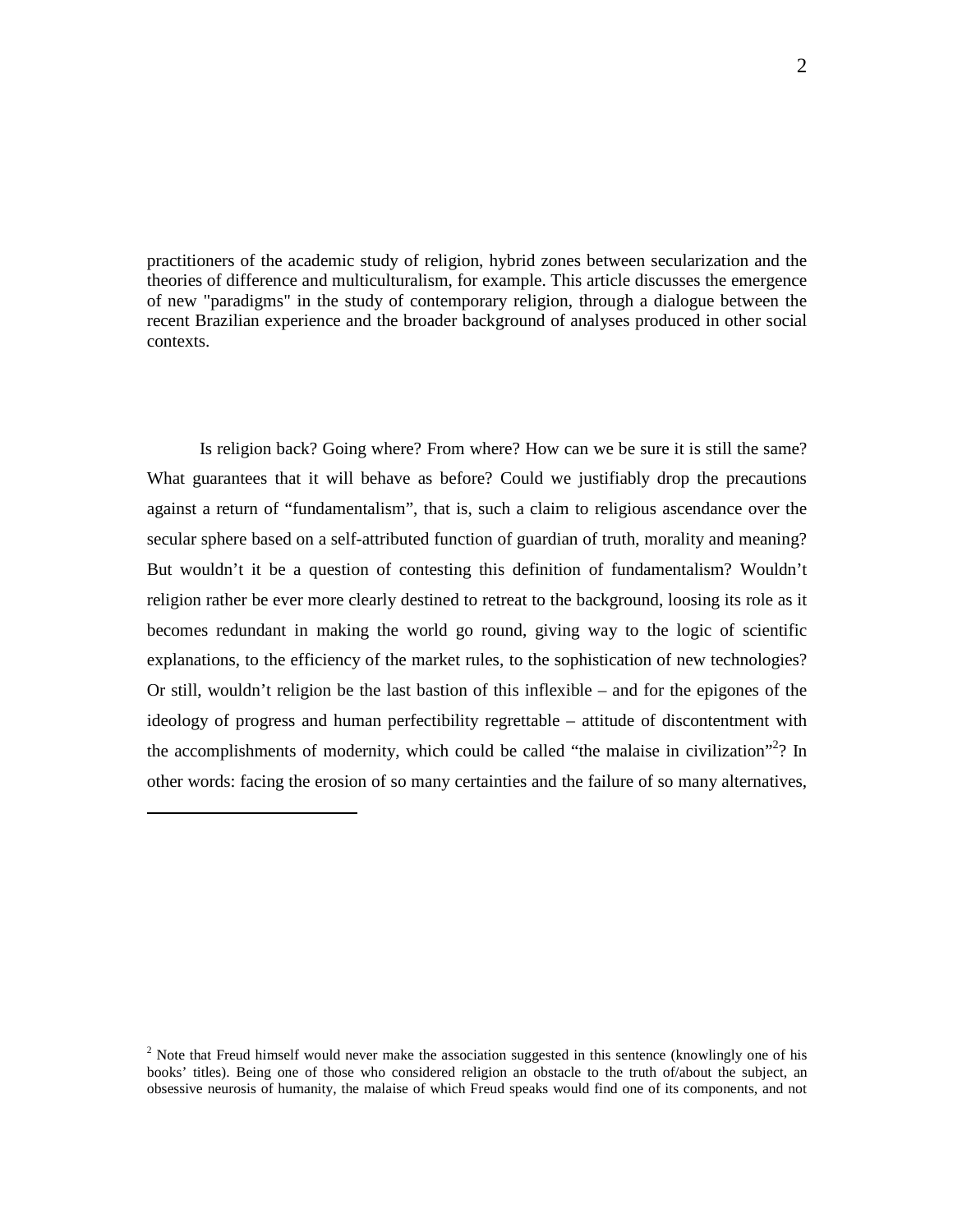wouldn't it be once again in religion that people could find a safe haven for their search for meaning and for a more integrated relation between the ends and the means?

The last thirty years have provided ambiguous answers to such questions, except for one, which has the strength of proof: religion has not disappeared, it has shown itself to be capable of recycling some of its practices and some of its principles and, every now and then, exhibits its enigma for public consideration. And this continuity, survival, rebirth or reinvention is concomitant to (i) an accentuation of scientific reflexivity (that is, science's concern with its own conditions of possibility and existence, symptomatic of the aporias of twentieth-century scientific objectivism); (ii) the development of a schizophrenic love-hate relationship with the products of science – the technology applied to production and to life, governmentality<sup>3</sup>, the conjunction between knowledge and the market; (iii) the sprouting of new regimens of knowledge that are nourished by a critique of the totalizing thrust of the 19<sup>th</sup> -century model of science; (iv) a crisis of the social and political models predicated on scientific interpretations of the "social mechanics".

exactly an exit, in religion. An irony that displays well the curious ways of this age-old cultural and political arena of human societies.

 $3$  It is known that Foucault dedicated several of his studies to the articulation arising around the XVIII century between a science of population, with its statistics and surveys, and the old doctrine of the good government (the "art of governing"), as fundamental elements of this change in focus of the theory of sovereignty through which the reference of power is a territory, toward the modern art of governing, whose focus is the people and their bodies. This articulation produces a new configuration of the relationship between the state, government and society that Foucault called governmentality. Through it, knowledge and power join in an ambitious project of attending to the necessities of the people in order to assure the social equilibrium and so strengthen the power of the state (cf. Foucault 1985: 277-93; 1990).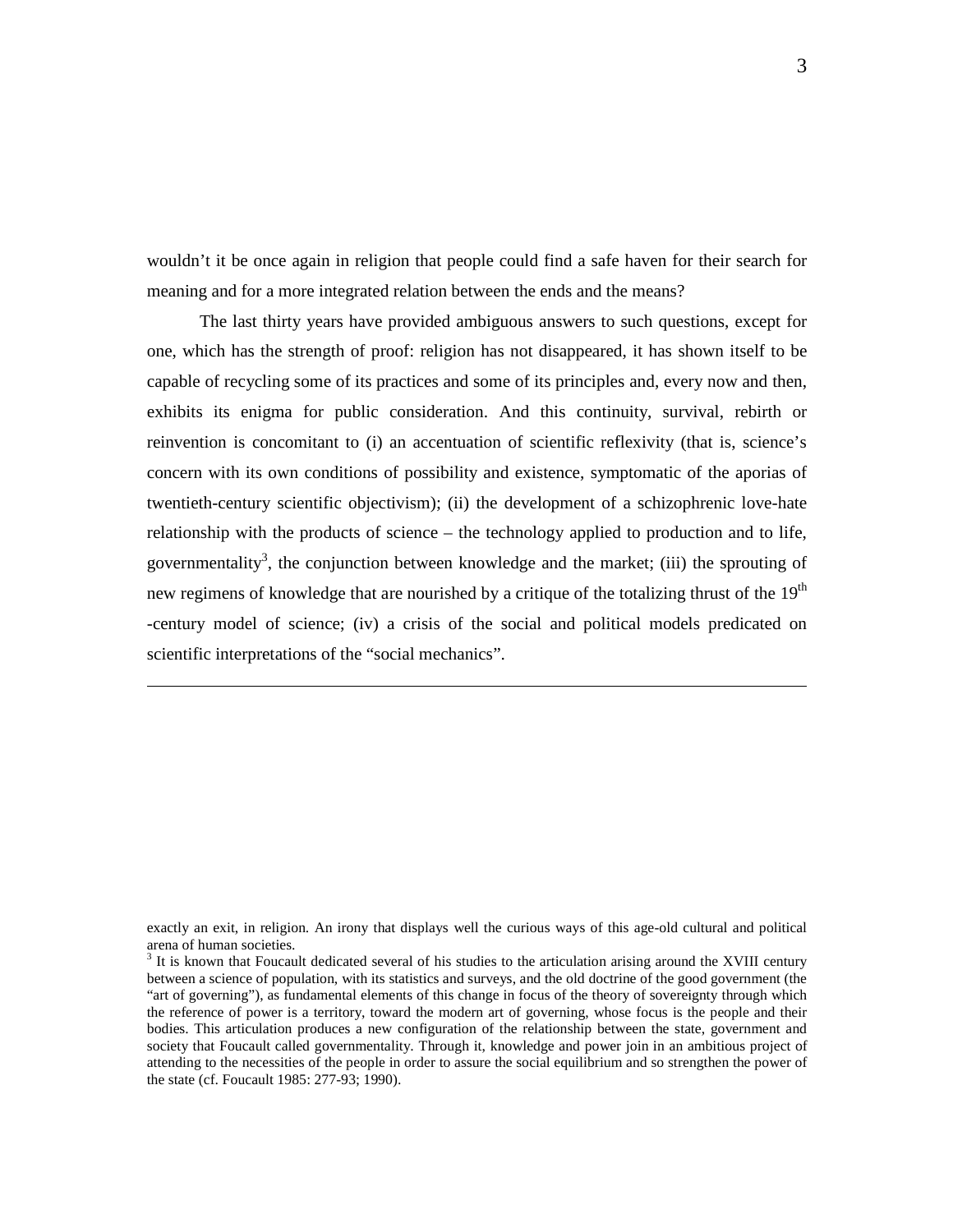The conjuncture of the past few decades has suggested the need for a new glance at religion. A new glance that may, simultaneously, confer greater attention to the motivations of religious groups<sup>4</sup> and take a greater distance from the normative models of modernization and secularization. Beyond the classist approach, which situates religion in a superstructure of a mode of production, culture is valued; beyond the integrationist emphases, which highlighted the social legitimating function of religion, the interface between religiosity and the market or the conflictive potential of religion stands out.

This is a glance that does not entirely replace the previous ones, now remaining at their margins, confronting them, now articulating modified versions of them, now supplementing them. The new glance adds what had been excluded from the economy of historical and sociological explanations, but which, in being recuperated, puts the integrity of the old paradigms at risk. Thus, there are still boundaries separating the more traditional perspectives (with their emphasis on the integrationist character of religion, or on the opposition between religion and modernity/secularization) from the more recent ones (with

<sup>&</sup>lt;sup>4</sup> The implications of this recommendation are not univocal. Normally, they would be expressed in a "return to the agents", in order to hear their voice, and in the concern for giving them a voice in the analytical text. The conception of subjectivity that accompanies such a procedure, however, is varied: from a naive romanticization of the agents, as if the knowledge that they have of themselves and their experience conferred them with an epistemological privilege; passing through a view in which the agents' speech, as well as the analyst's, could have a higher or lower degree of reflexivity and consciousness of historicity; culminating in a kind of psychoanalytic reading, which is not seduced by the authority of the agents' speech, but also admits that it is in the space of the relationship between agents and analysts that the meaning of the motivations for action is constructed, beyond what would at first prompt each of the parts' actions. Thus, greater attention to the motivations for action does not need to be understood in a psychologistic sense that would give priority to intentionality over contextual conditioning in social action. Rather, it refers to a certain ethical-political injunction to respect the singularity of the other, to better make sense of their actions, even to criticize them.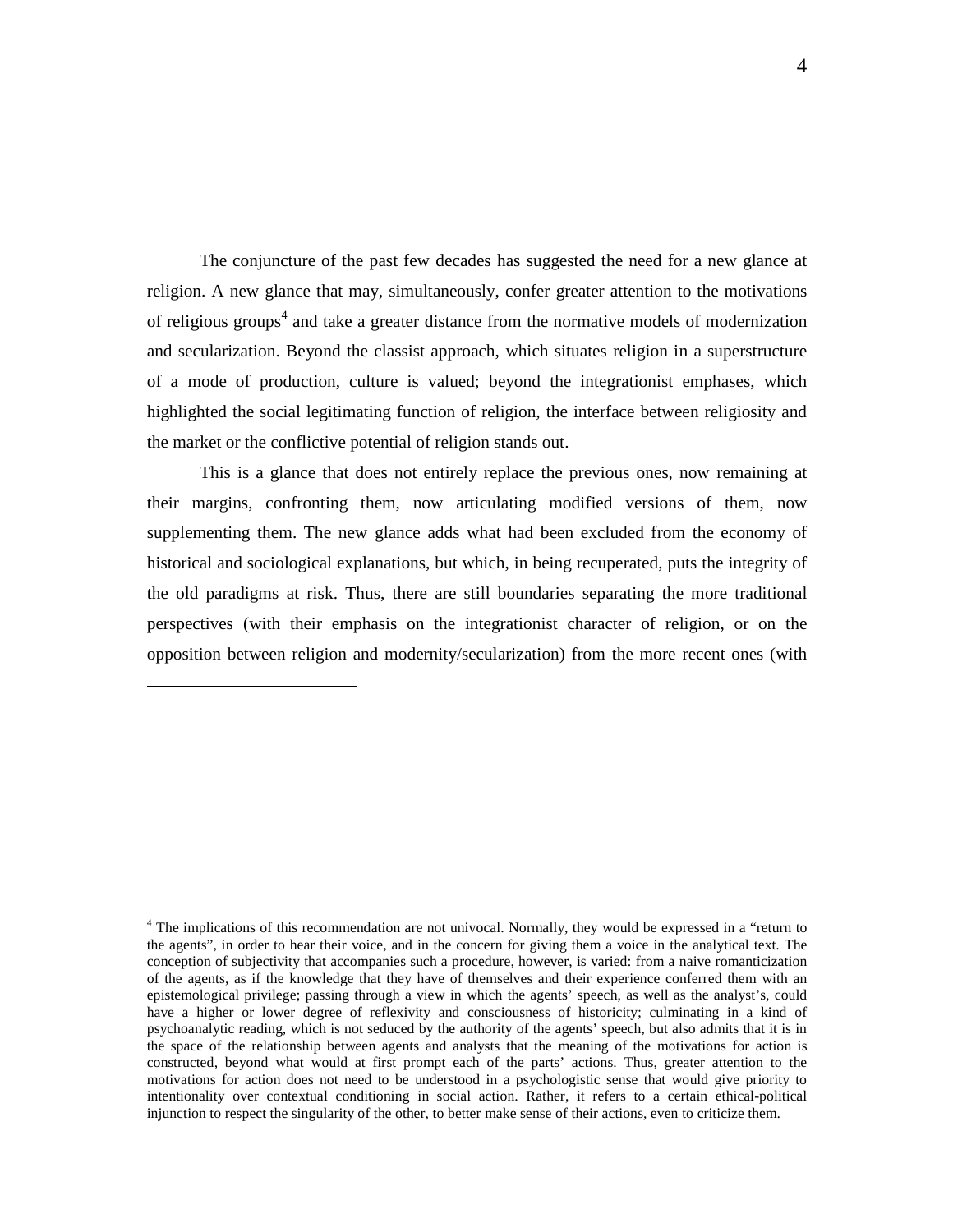their emphasis on the multiplicity of arrangements and overlappings between religion and society, from consensus to conflict, from the "sacred" to the "profane"). Such boundaries distinguish new and old practitioners of the sociology of religion, housing hegemonic fights within it. There are also gray zones of hybridization of variable consistency between the theories of secularization and the new theories of difference and of multiculturalism. In common, they share the effort to grasp the permanence, resurgence or transfiguration of this object for which a respectable lineage of classic social theory predicted a progressive wane and loss of plausibility/legitimacy.

We could say with reasonable accuracy that this change in focus, or sensibility, is articulated with a change in the framing of the religion question. This change takes place amidst a transition that announces a new modality of knowledge about social objects – a novelty that is difficult to define with precision because it is a moment of transition, passage, even rupture<sup>5</sup>. Some call this transition a crisis of the paradigms, others crisis of modernity, still others crisis of western civilization (cf. Heller et al. 1999). Whether those more or less alarmists or even the skeptics share the view that we live in the middle of a dialectic between old and new, without foreseeable or possible overcoming (depending on how modernist or

<sup>&</sup>lt;sup>5</sup> Admittedly, this image of "transition" or of "passage" is self-referential; it is part of the same discourse that seeks to describe the "objectively verifiable" tendencies. This means that speaking of the transition is already taking a position in relation to the idea of whether or not there exists a way of confronting the impasses of the religion/society relationship that is not one of rupture or of confront between incommensurable languages. It is to taking a position towards whether or not it is desirable that it happens this way. Clearly, the transition discourse is one of the forms of reading the contemporary reality, as well as the paradigms that seek to make sense of it, and it is not a given that all accept this form of reading. Conflict of interpretations.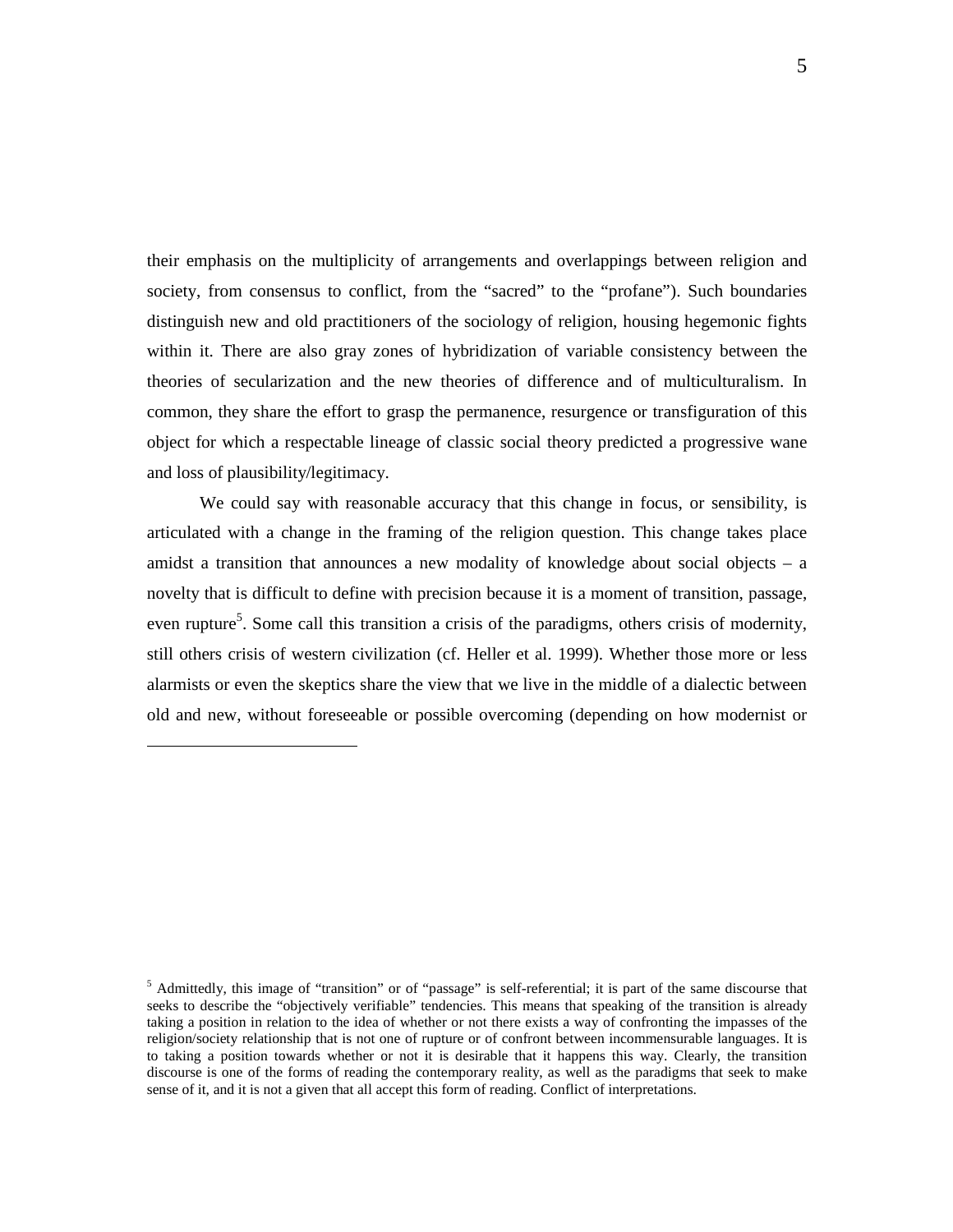post-modernist we are), in which the integral and unrestricted adhesion to models of analysis or action seems uninteresting, naïve, simplistic and even reckless. It is a time of experimentation, mixture, review, articulation. And although the rule prevails that it is necessary to know from where and to where something is taken, the "boundary police" of each discipline will not be able to allege inviolability of the boundaries: to its default, long ago the boundaries became porous, frayed, plastic. There is war at the boundaries, as there is boundary police, seeking to safeguard – or better, recompose – the (violated) unity of the territory. For those who got used to crossing such boundaries, there is a feeling that it is no longer a question of moving across them, but of reconstructing them in new spaces and jurisdictions, of defining new territories. For there have to be boundaries…

That said, I have announced and circumscribed the contours of my argument. I am a child of this transition and I feel fine amidst the mixed certainties regarding limits and rules on how to draw and give limits to oneself and the other, the uncanny, the uncertain, the new. But as a child of this transition I am not pressed either to announce the contours of the new territory: made out of pieces of several "*patria*" and "*fratria*", as well as several epochs and *ethoi*, the new territory that is being formed is less defined by clear-cutness than by the enticement of being open to what is announced as coming, as emerging (cf. Burity, 1995; Derrida, 1994) – not always the entirely unknown, in many cases the long forgotten/excluded. There are old things that return and seem to have the freshness of the new; there are others that declare themselves new but cannot hide their *dejà vu*; and there are those that cannot be seen as new, because people insist on giving the small oscillations the same gaze, downplaying them as irrelevant or deformed. If the equivocation of the prefix "post" in "postmodern" is in pointing to what would come after modernity, the hyphen that connects it to "modern" has the advantage of at least showing that that which needs the prefix to define its own limits is already born divided between the old and the new, between what is its own and what is conferred/imposed by the other.

The question about what the new scientific paradigms bring to the study of religion would need, therefore, to be answered based on such coordinates: first, the new paradigms are territories of uncertain boundaries; second, what is new is not always the unknown, but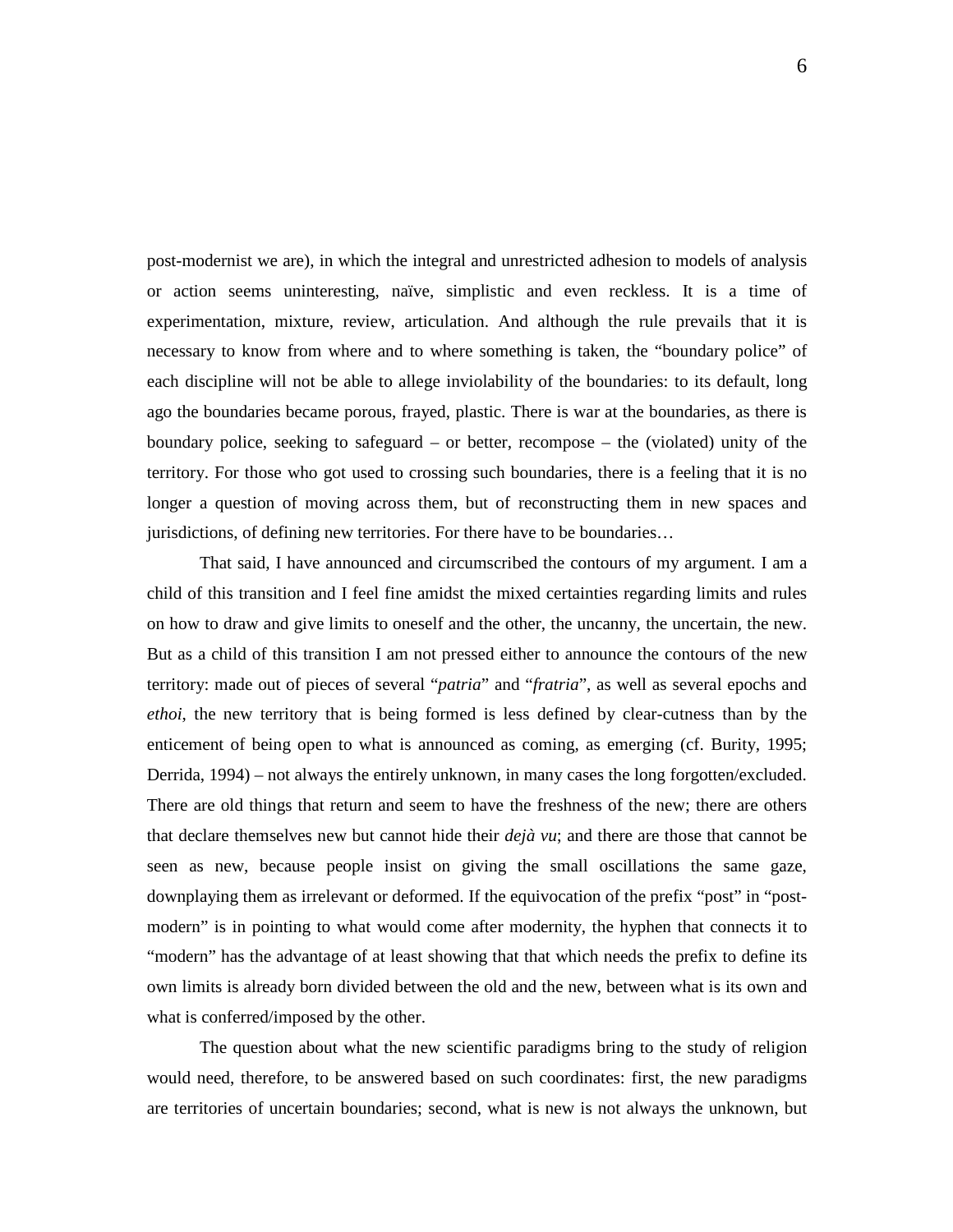also the long forgotten, silenced, or excluded, whose return, however, is never identical to the past; third, their identity is divided between what they say about themselves and what the other (the adversary, the unconscious, culture, tradition) says in them about itself and about them.

A last preliminary remark: according to the culture of transition, drawing boundaries is a permanent task, since they are not seen as a mere legacy, as a natural given, but are admittedly necessary. This implies not only that daily action is aimed towards building, delimiting the future, the territory where we will inhabit, but also that each account that we offer about such an action draws boundaries itself. One cannot speak about everything and in general, because we do not know what "it"<sup>6</sup> might be. First, let us be in agreement about what we will say and where we will do it, and start from there step by step. Such an attempt can obviously be undone by interlocutors through discussion: by refusing the agreement; questioning the general logic, the style or specific contents of the argument; by pointing out omissions, imprecisions, equivocations, sidetracks, vested interests. In this case, I suggest that we reflect initially on the configuration of the (new) paradigms in the field of social sciences and the ways in which we came to legitimize the transgression of boundaries among them or to announce their "death". Secondly, we will look at religion as an object of study in

<sup>&</sup>lt;sup>6</sup> I let the ambiguity of "it" speak to us about several things at the same time and in no particular order of priority: "it" is the territory of the world that will come, that we can indicate, but not define with clarity; "it" is the discourse that we produce about such a world (and the world we come from), a discourse that does not know what "speaking about everything and in general" means; "it" is the unconscious, the Freudian *Id* (translated as *Ça*, in the French of Lacan), that is, in us, what and who we do not entirely know about ourselves, and what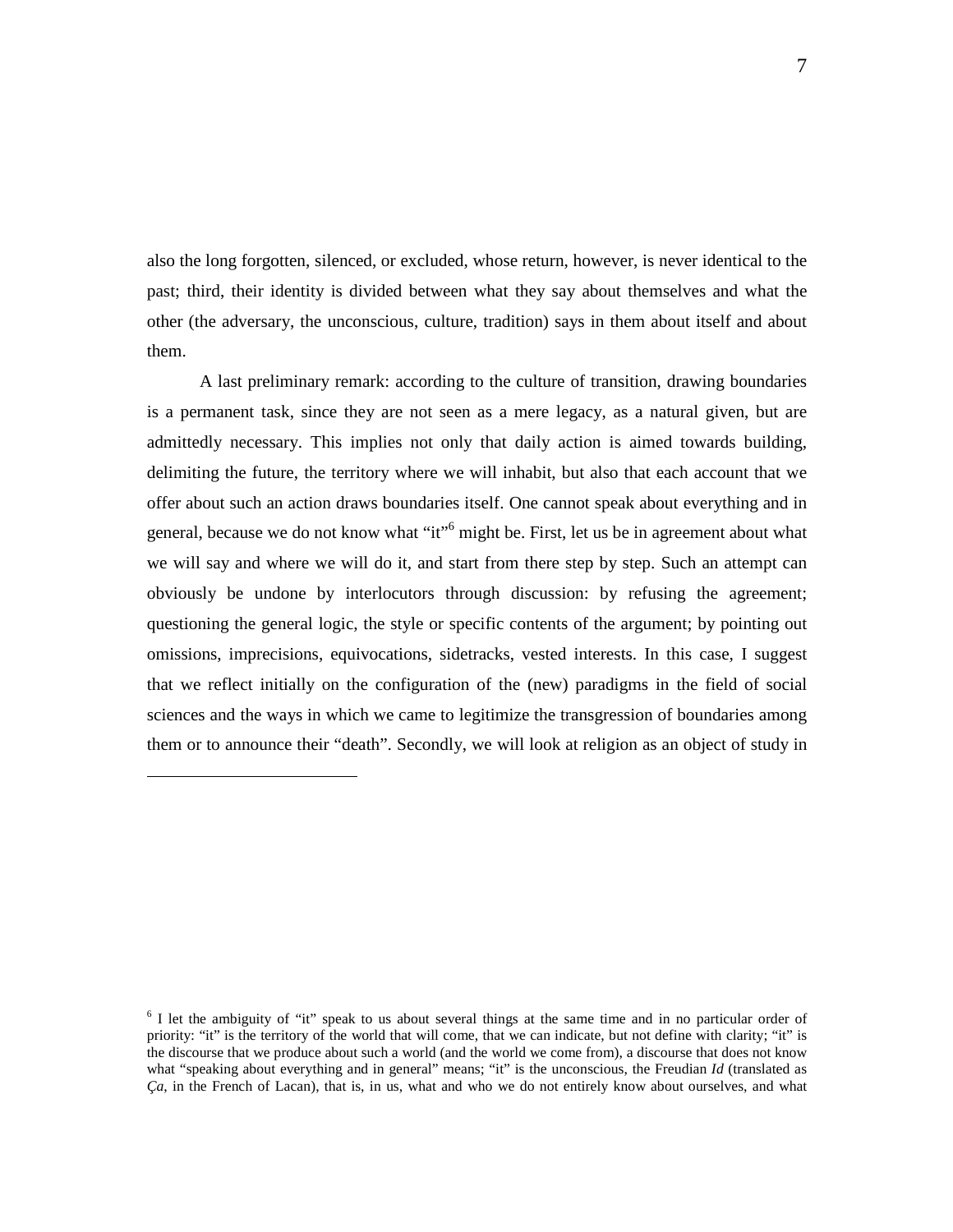the light of the referred paradigms, in order to highlight a blind spot in those readings that have tried to gain access to the essence of the phenomenon in a categorical way: the fleetness of the name in religion. On the one hand, in the field of religion itself, the tension between the claim to privileged access to the mysteries of transcendence, the claim to speak in its name, and the "prophetic" resistance to admit the mere identity between revelation and its institutionalized forms. On the other, between the religious field and the scientific field, the diversity of formats and religious orientations in relation to the world and to its structures – from sect to church; from sacralization to the contestation of order; from quietism to active engagement; from a moral (individual) focus to a political (collective) one; from rationalism to emotions, in many combinations. Finally, we will discuss internal possibilities for some of the paradigms for the study of religion that contemporarily vie for a discourse "proper to the object" and we propose a **politics of the sur-name**, as a strategy of reinscription of other perspectives into the hegemonic discourse of religion or on religion.

1. About the spectrality of the paradigms, which may persist despite their announced agony and death

 The notion of paradigm asks, from the beginning, for a certain sense of proportionality. Because its range is not obvious. Although it is certain that it is characteristic of a paradigm to govern an undefined field of phenomena, giving them intelligibility and concatenation, according to a narrative that deploys them in space and time, it is not certain

-

moves us, stimulates us, and once in a while bursts in the middle of our "nicely arranged" discourse and falsifies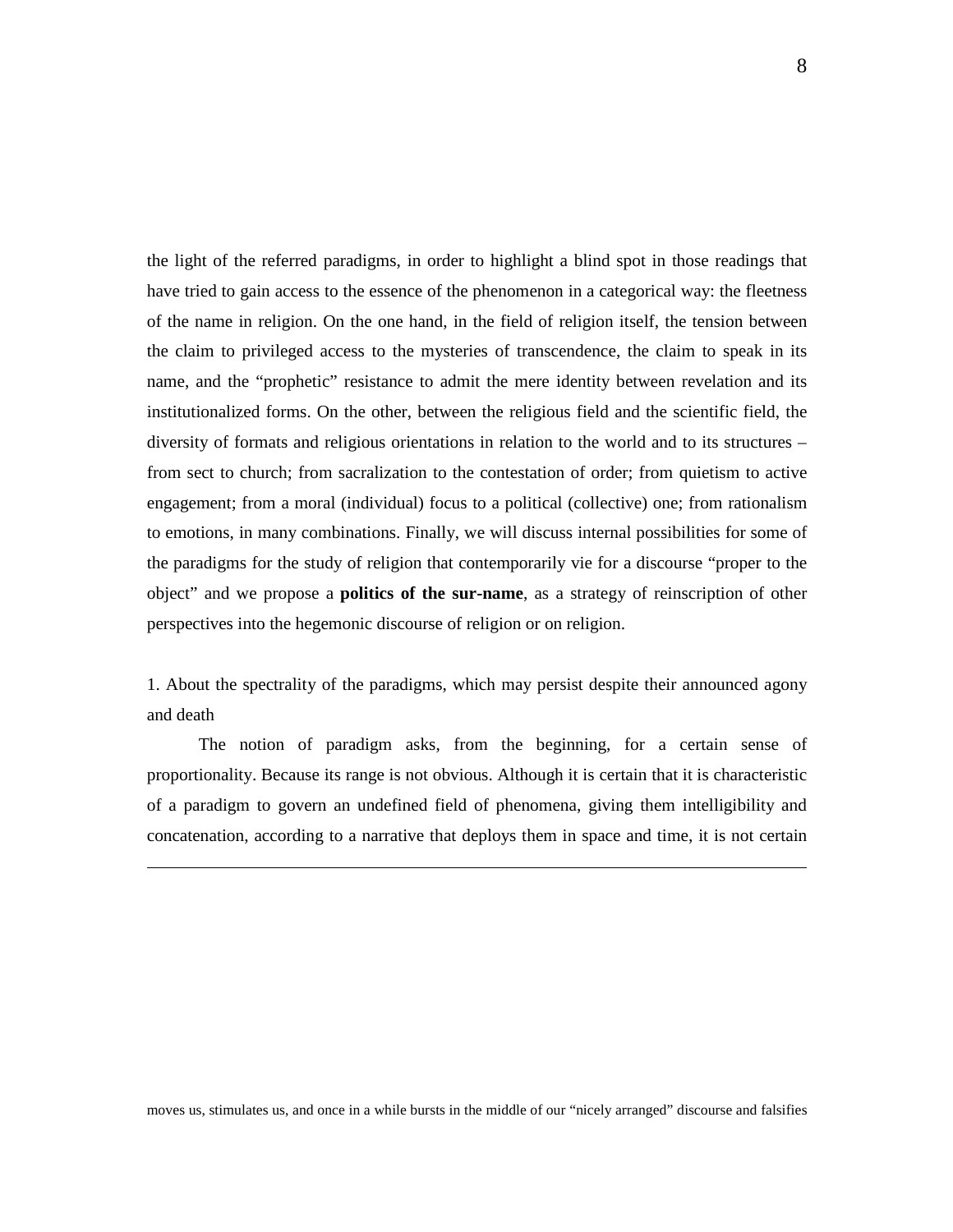that all paradigms aim to account for the whole reality at every moment. We are not going to develop here, however, a typology of paradigms according to their reach and force of attraction.

The paradigms of which we speak have a precise reference in modern social theory and were formed according to the rhythm of the very expansion of modernity. Initially concerned in explaining how the "deicide" perpetrated through the rift between modernity and the medieval world could be justified and found a new order, the paradigms of social theory – and there was never only one – opposed a natural society to a civilized one, chaos to order, tradition to modernity, fixation in a hierarchical and static universe to autonomy in an open world in constant mutation.

In the context of the European colonial enterprise, while systematically facing the unknown or the radically other, social theory develops paradigms that at once (i) reinforce what the imperialist West already knew about itself, in highlighting the contrast with the negative, absent or exotic characteristics or attributes of the other, and (ii) define for the modern West a civilizing mission. During this process, concomitant to the very constitution of the social sciences, a counterpoint emerges between community and society, which reinstates the pseudo-historical speculations of  $17<sup>th</sup>$ - and  $18<sup>th</sup>$ -centuries social theory – giving them plausibility, through the contrast between "primitive" peoples and "modern" peoples (cf. Somers 1995b). Also, there emerges the nostalgic tone already present in one of the lines

it, and about what (whom) we can only speak retroactively (that is, as it/we will have been).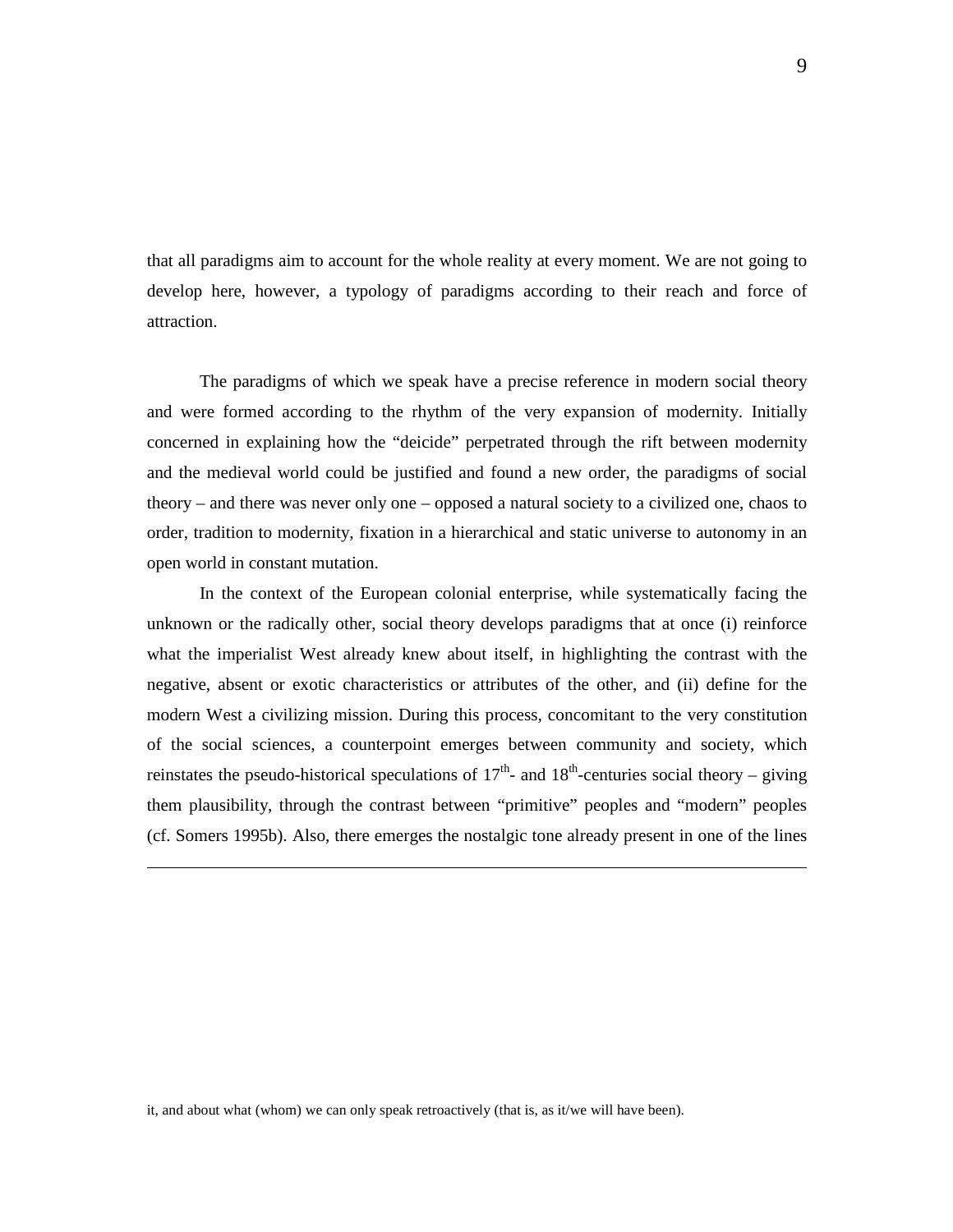of eighteenth century social theory, the Rousseaunian one (cf. Robertson 1990; 1991). In this case, it is the purity of the primitive and the organic character of the community that Europe would have lost with modernization, so that in the very act of extending the civilizing hand to the rude savage, there is a certain guilt feeling that leads to appreciate the latter's "exoticism" or to condescendingly admit that s/he would never become "one of us" (cf. Derrida 1976; Burity 1996).

It is curious how religion was inserted here by means of a double bind. On the one hand, witness to a world that was disappearing through the advance of the Enlightenment and civilization, religion was seen to be institutionalized and rationalized in the West in contrast with that of the "primitive peoples", but was progressively destined to the private domain while the latter peoples still maintained it as/in the public space and basis for daily language. On the other hand, the religion of the primitive was said to contain *in nuce* the most fundamental elements of the phenomenon, covered by layers of institutionalization or by the progressive (unnecessary?) process of becoming complex which involved the religious structures and practices. Through the double bind, therefore, religion corresponded to the civilizing pole when it was a question of the colonial relationship of Europe (and of modern social theory) with the other. However, its destiny was to join the fate of the "community" when it was a question of determining which role would be fitting for it in a civilized society: its removal from the public sphere, its confinement to the sphere of intimacy. But disputes persisted about the meaning of the phenomenon in this terrain of community – a secret of vitality and purity or an index of backwardness and superstition, which would be illuminated by the institutional, rationalized form of western religion, the church (or the sect)?

In the historical and scientific domains, the clash between Enlightenment and Romanticism added to the emergence of contradictions and resistances on the part of the colonized peoples or between different currents of modern social theory, as regards the relationship between capitalist development (imperialism) and the refusal of colonialism (local, national, ethnic, religious, cultural interests), urban growth and diversity of urban groups and cultures. Positions developed that valued constitutive functions of subjectivity and of cognitive apprehension of reality in the experience of culture. The inversion through which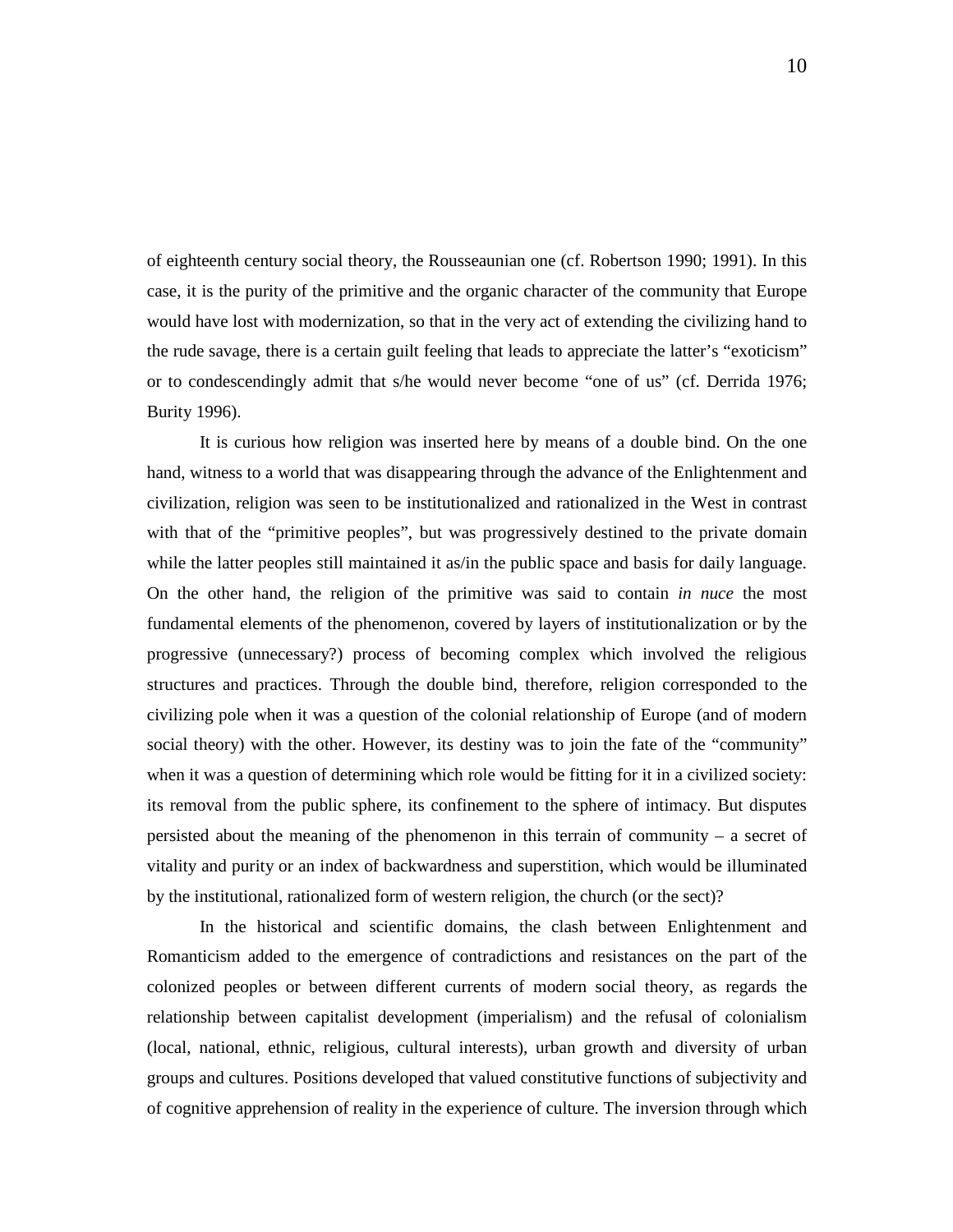it was the continuities among cultures that had to be explained in relation to the discontinuities "was equivalent to the abandonment of the idea that the material (biological) unity would have to correspond, necessarily, to spiritual unity" (Soares 1994:73).

What we have offered so far is a brief narrative of the historical framework of the relationships between Western modernity and its other(s), which allows us to speak of modernity as a project. A project which is intellectually expressed in the emergence of discourses about the other that took upon themselves the task of describing objectively and rigorously social structures and practices, across cultural and national boundaries, of the peoples brought into the orbit of modernity. We can thus perceive – though in a synthetic and generic form – the existing bind between the expansion of modernity and the constitution of the paradigms of the social sciences.

Such paradigms were formed together with the modern pretension of comprehending the real conceptually. **Comprehending**: to understand and master, to grasp, in the double sense of domesticating ignorance and confiscate the idiomatic, the singularity, in order to exhibit it in the museum of the universal. The discourse represents the real, according to the classic Hegelian homology between the former and reason. The program of comprehension, beyond the critical work aimed at the European society itself, included practical long term and immediate objectives: from **knowledge** of the worlds that were being "discovered" by the maritime discoveries and by colonization to the **civilizing and modernizing work** of the non-European and non-North-American peoples. Messianism of reason hand in hand – though sometimes at odds – with the messianism of capital.

What we call crisis of the paradigms and the cultural context in which new paradigms appear have a lineage longer than the conjuncture of the 1980's and 1990's would have us believe. As there has never been a single paradigm for understanding the social, from very early the candid claim of being the access key to reality was tangled in the dispute for which of the paradigms would most precisely represent the real. This involved clashes of similar claims, which could not see themselves as part of a single theoretical space, although, let us say it emphatically, it was no longer a question of killing or dying for the ideas of society that each one spoused (except in this marriage of theory and practice that was at the root of the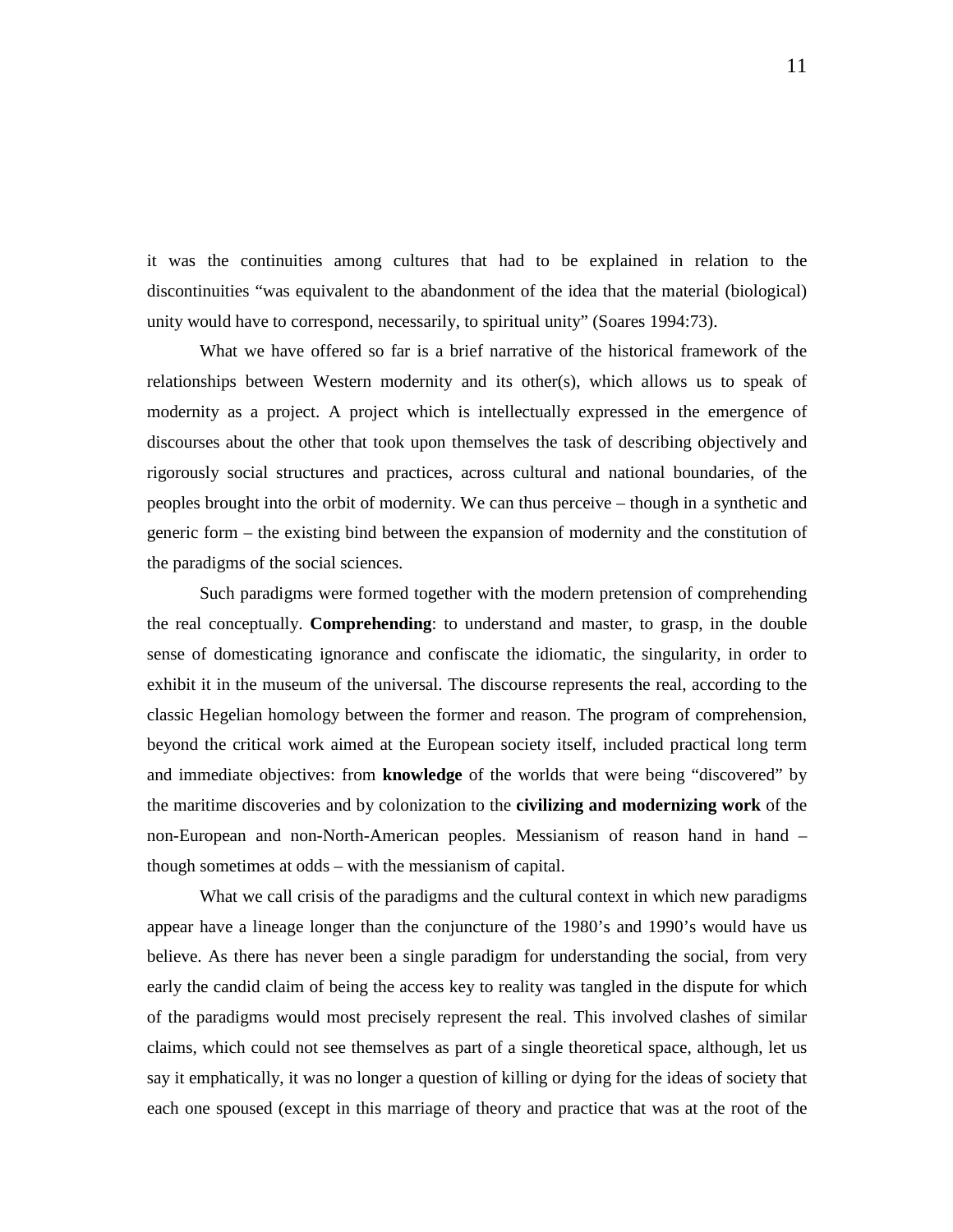revolutionary projects of modernity, but outside of the gradually professionalized space of the social sciences). Such clashes were spaces of delimitation of the disciplines, with their own objects, theories and methods, to demand "conversion" from their practitioners, uncontested loyalty and disputes for superiority.

Let's pick up the pace. Together with the mutual critiques – and/or subsequent selfcriticisms – the perception arose that it was not possible to see everything, the paradigm being, even though the best, a point of view that did not exhaust the multiple perspectives of the real. First act of a **holistic drama** that prescribed extending the "alliances" in order to better understand, to join different perspectives in a meta-theory of the real. This effort to replace what were formerly claims of each paradigm to represent a higher level of achievement, where we would have the aggregated effect of the partial contributions of each discipline, is at the root of some kind of "theoretical ecumenism". This began speaking of frontier dialogues between disciplines, then favored joint efforts around common "themes", as seen from the each discipline's own perspective – so-called multi-disciplinarity – until it reached one of the possible meanings of interdisciplinarity, namely, that which admits the existence of objects that do not lend themselves to the full interrogation of any discipline in particular, but that can be grasped (but still not constructed, since they would precisely already exist, by means of an ex-uberance that resists any mono-linguistic description) by the multidimensional lens of a scientific research strategy.

 The problem became more acute when, after having looked frequently at the real "out there", social theory looked toward itself. Reflexivity. Here, the paradigmatic logic suffered three deep interruptions: (i) the acceptance that paradigms are not disinterested and purely objective, but have a project to fulfill, as they pre-understand the reality that they would supposedly describe in its objectivity; (ii) the recognition that the paradigms are not the work of systematizing geniuses but the result of collective work in which a more or less common language is developed, in a more or less cohesive (but not homogeneous) community – intersubjectivity; and (iii) the cultural-linguistic turn, through which it is admitted that the reality described by paradigms is contingent upon the system of relations established by its concepts; the historical conditions of their emergence and development; and the conflict of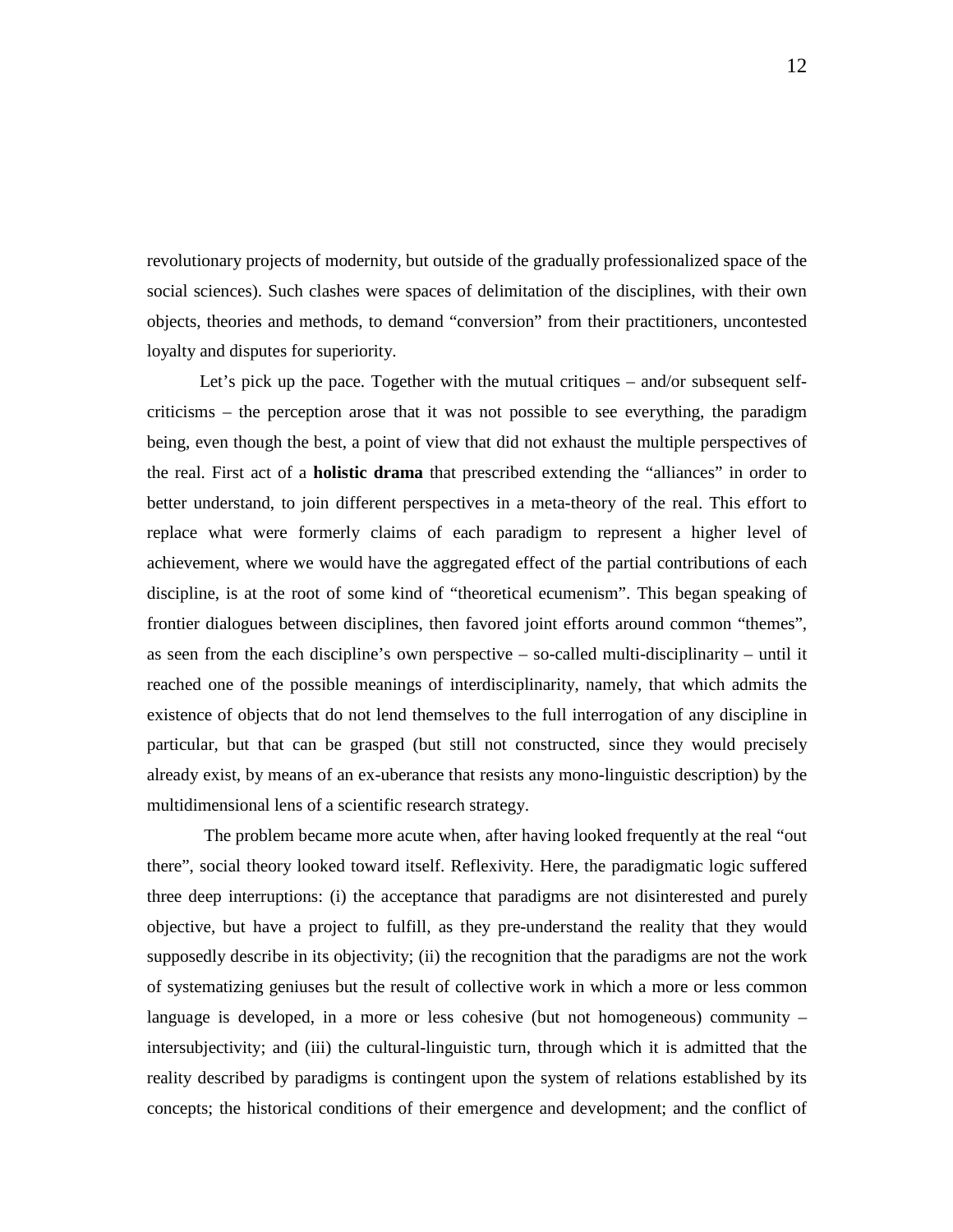interpretations that each paradigm establishes with other systems of reference. Not only this, but also the interference, the interaction is admitted between representations of reality and its practical (re)configuration, beyond the descriptivist model in the social sciences, based on the (idealized) model of the natural sciences<sup>7</sup>.

Through such interruptions, a double process of relativization and disinvestment occurs. The loss of comprehensiveness, dynamism, and persuasion of the issues raised by the paradigms of each discipline (in the double sense of this possessive: of the disciplines as paradigms, and of the prevailing paradigms in each one) leads to a decentering of its explanatory power. The objects escape the orbit of the model, new objects emerge that cannot be apprehended by it, more localized knowledge shows greater connection with the demands of the new territories of the social<sup>8</sup>.

Therefore, the attractiveness of adhering to a paradigm loses momentum, allowing for some disinvestment through an attitude that is more curious attitude toward other knowledges and more disenchanted toward the appeal for "conversion", loyalty and priority, that each paradigm makes.

 $<sup>7</sup>$  For an instigating review of the social sciences in light of a discussion about the change of paradigms, cf.</sup> Comissão Gulbenkian (1996).

<sup>&</sup>lt;sup>8</sup> It is necessary to slightly correct this statement in the light of what was said at the end of the previous paragraph, because a new theoretical sensitivity towards the relation between language and action led, from logical positivism to post-structuralism, to a **performative** conception of the analysis of (conceptual or sociological) objects. In this case, the latter do not simply exceed the paradigms, nor do they emerge outside any discursive investment. What there is in the world, to be seen, grasped or analyzed is also created by the language that intends to describe it. Becoming paradigmatic or inscribed in a paradigm, in this sense, depends on an action in the world, on a cultural or political practice. End of science as contemplation of the world.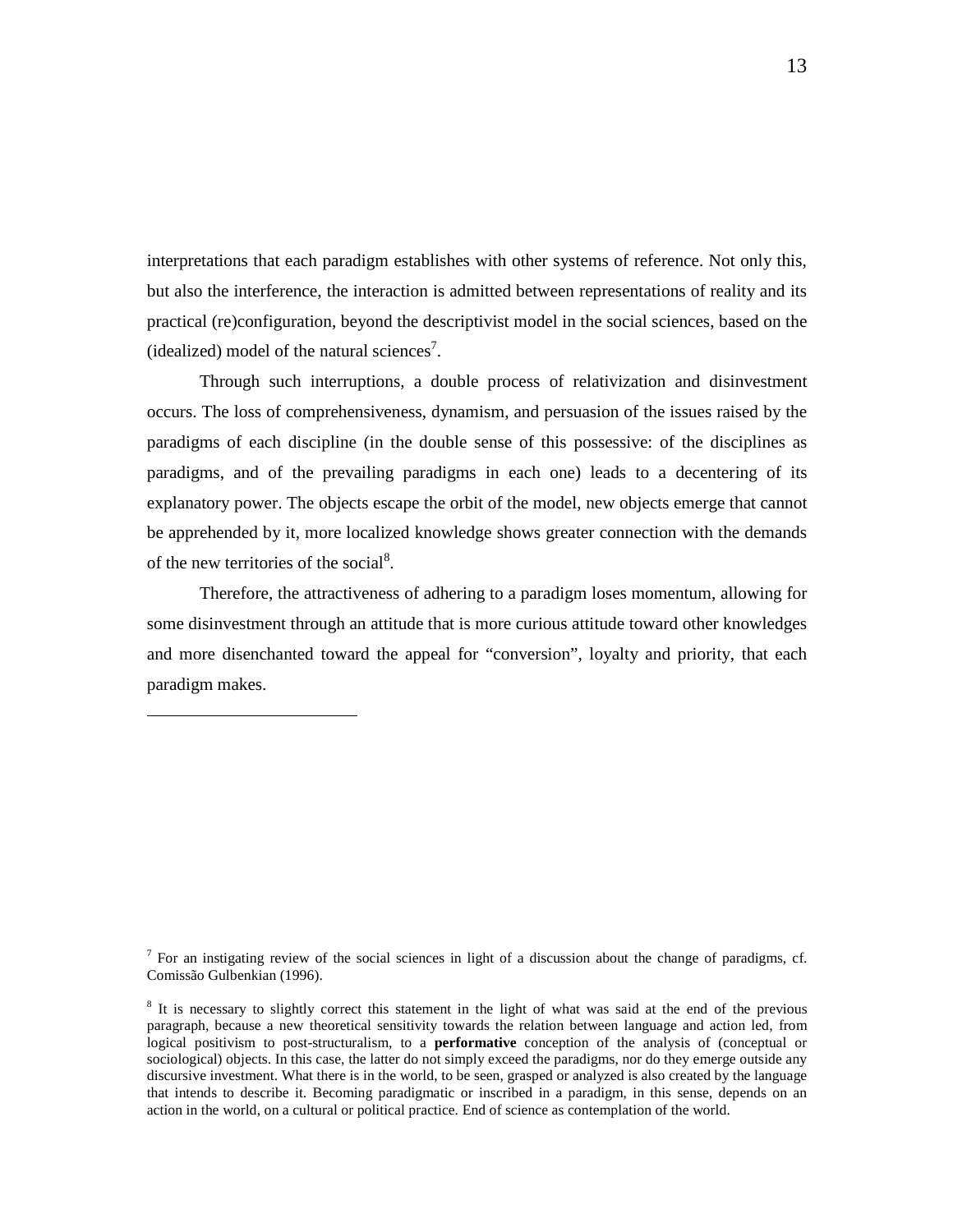It is also possible that the disinvestment occurs only in relation to that paradigm which one had joined passionately, thereby transferring all expectations toward the new one(s). In this case, one does not lose faith in the paradigm as such, only in that particular one that is abandoned. In both cases, a Kuhnian warning prevails: one does not adopt a paradigm for being the one that most rationally, rigorously and objectively grasps the objects of the social world, nor does one leave it for having been definitively exhausted. Disinvestment in a paradigm may occur from conditions that are contingent and even entirely outside of it. The death of paradigms is not always natural! And thus, the outcome of the holistic drama – that is, of a multi/inter-disciplinarity that would give us ever greater access to the truth of the real, in its most diverse dimensions – would seem to point to the agony and death of the paradigms, leaving knowledge to the drift of intuitions, particular wisdoms, multiple and partial biases, fragmentation …

But whoever thinks that we are facing an entropic process of disintegration of paradigms, of dissolution of their "great narratives", is thoroughly mistaken. What one witnesses today may well be the death of **some** paradigms. It could be said that there is a **wish** to bury the very notion of paradigm. And to a certain extent, this is a welcome desire. But one does not see any disappearance of paradigms, nor of the idea of paradigm<sup>9</sup>. What is

<sup>&</sup>lt;sup>9</sup> There really is a growing visibility of a "holistic paradigm", hybrid between a rationalist and a mystical conceptions of the real, reemergence of a proto-modern, cosmologic and esoteric science. This is, however, under the new circumstances, only a particularized holism, the holism of those who believe and endorse such paradigm. A questioned holism. Quite different from the holistic claim that, under the regimen of multi- or interdisciplinarity, tried to recover the conditions of possibility of a scientific discourse co-extensive to the truth about the real.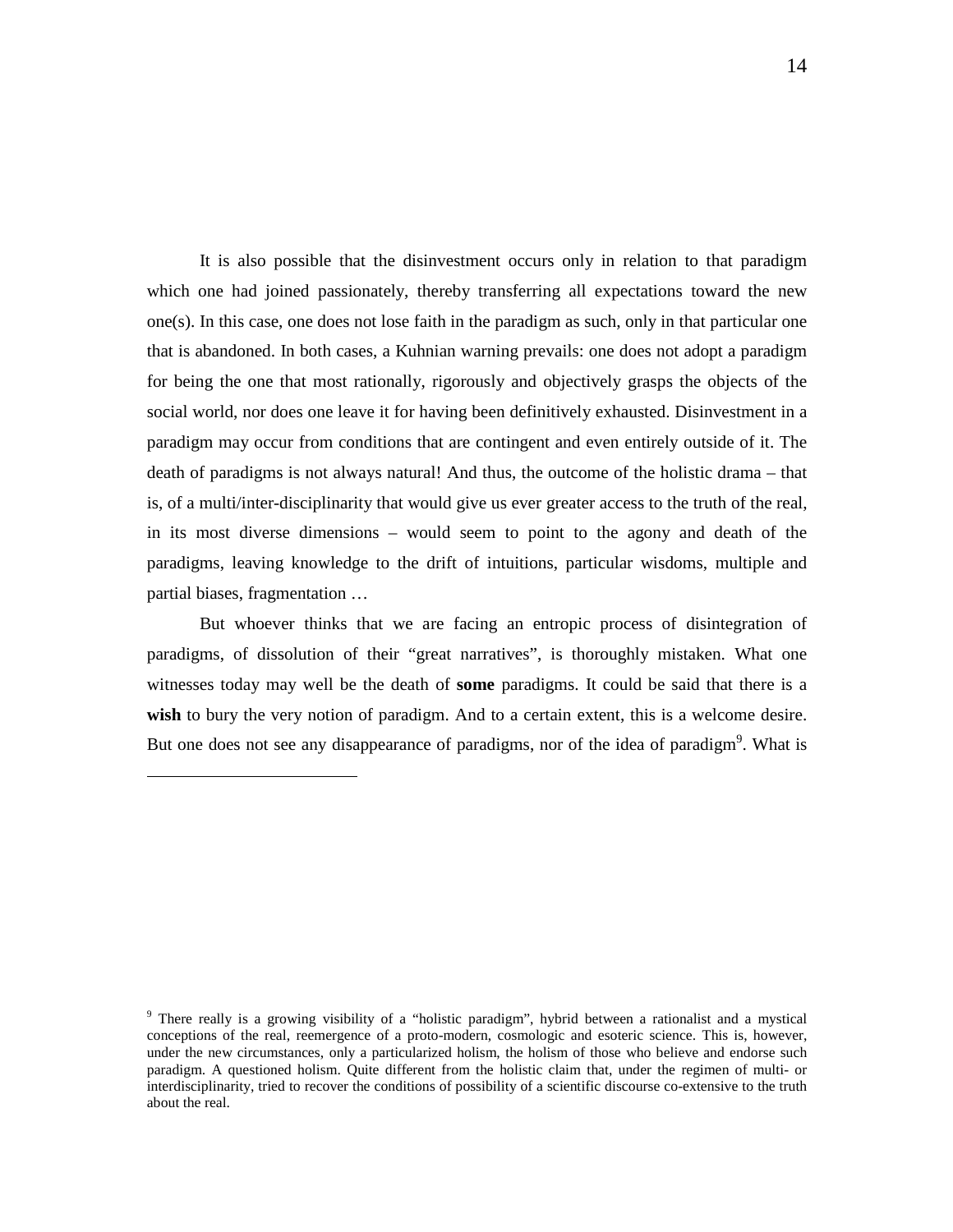witnessed is a redefinition of paradigms, which become circumscribed and lose their aura of universality; they enter in dispute with others even in those domains in which they still intend to hold special validity. From gods they are turned into idols, or from a single and sovereign god, they become part of a pantheon, possibly involved in a war of interpretations, in a war of gods! Not everything there has the same dimension or quality, not everything survives very long; everything becomes composed, articulated, disfigured in contact with other competitors. But the superiority and the stability of **the** paradigm (in the singular) is no longer a given; it is, rather, **a project to build in a terrain of moving boundaries. A politics of knowledge.** 

Amidst the loss of credibility of the paradigms, it is understandable that former opponents **return** with claims to revenge, as it is also understandable that, when the attitude of relativization reaches (almost) all of the existing paradigms, the pragmatic reason of bricolage and modeling recommends joining the pieces of what remained and crafting something new. Revisiting the mound of ruins in search of intelligibility or tools to face up to the new, since this does not burst forth *ex fiat;* even its novelty itself needs a parameter in comparison to what came before, it is relational. Such novelty, therefore, will be haunted by two images of the apparition, of **spectrality**<sup>10</sup>: the new constitutes itself from pieces of the old, and owes it its life; and what has died is never entirely prevented from "returning". Spectrality warns us against any discourse about the **death** of the paradigms, as well as about

-

<sup>10</sup> The idea of spectrality is taken here from two distinct contributions: Derrida (1994) and Zizek (1996). See also Burity (1995).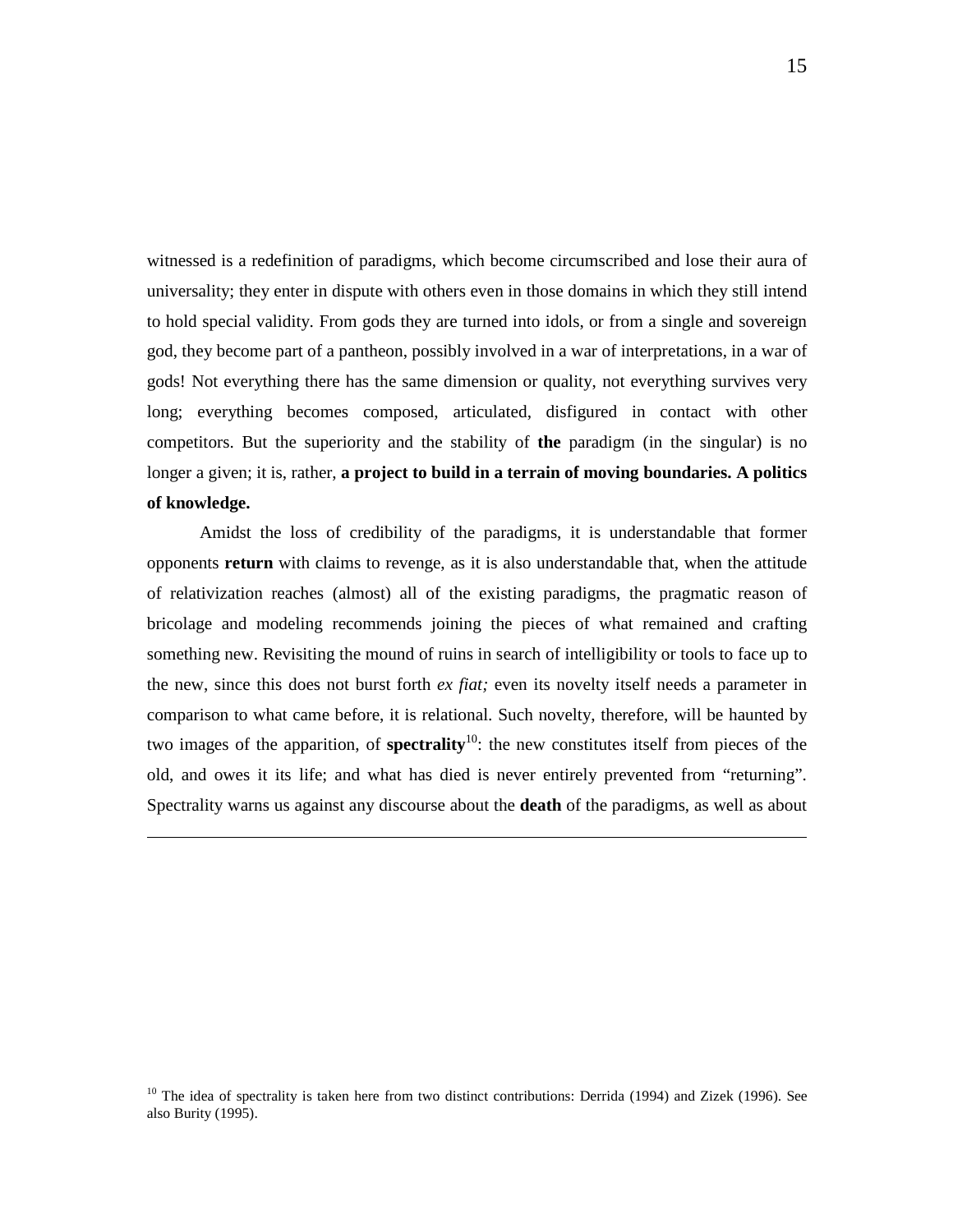the **return** of the old in "flesh and blood", indicating rather the non-contemporaneity of the present with itself, the non-linearity and non-homogeneity of the time lived by us: traditions never simply die; they are reinvented or grafted in pieces onto new discourses, even when these are not regulated by the same references as those traditions. But what returns is never the same, we cannot even be sure that the specter is not a snare, a mystification, a hasty recognition.

The new paradigms, therefore, do not simply leave behind, definitively, explanatory models in crisis or disuse. On the other hand, the new paradigms are not a mere continuity of what came before. Between the new and the old, the dead and the alive, the new paradigms are rounded by the specter of what is no longer and what is not clearly formed yet, what is still to come. The new paradigms can no longer rely on the imperial attitude of the classics of the modern social theory. Neither can they fulfill the expectation of being the step beyond – and out of – the contradictions and aporias that dissolved the unqualified adhesion to the disciplinary paradigms.

### 2. On the reserve of the name and the social sciences of religion

-

One of the primary consequences for the study of religion of this new attitude toward paradigms is that of the revaluation of a certain nominalism – historicist and mitigated by a dose of realism<sup>11</sup> –, for which the "essence" of the phenomenon is historically contingent

 $11$  In other words, siding with realism in the old dispute against idealism about the existence of a world independent of thought, such a nominalism abandons objectivist substantialism, which believes in the coincidence (or its necessity) of the real and the concept. Giving a name is (re)building the being of the objects –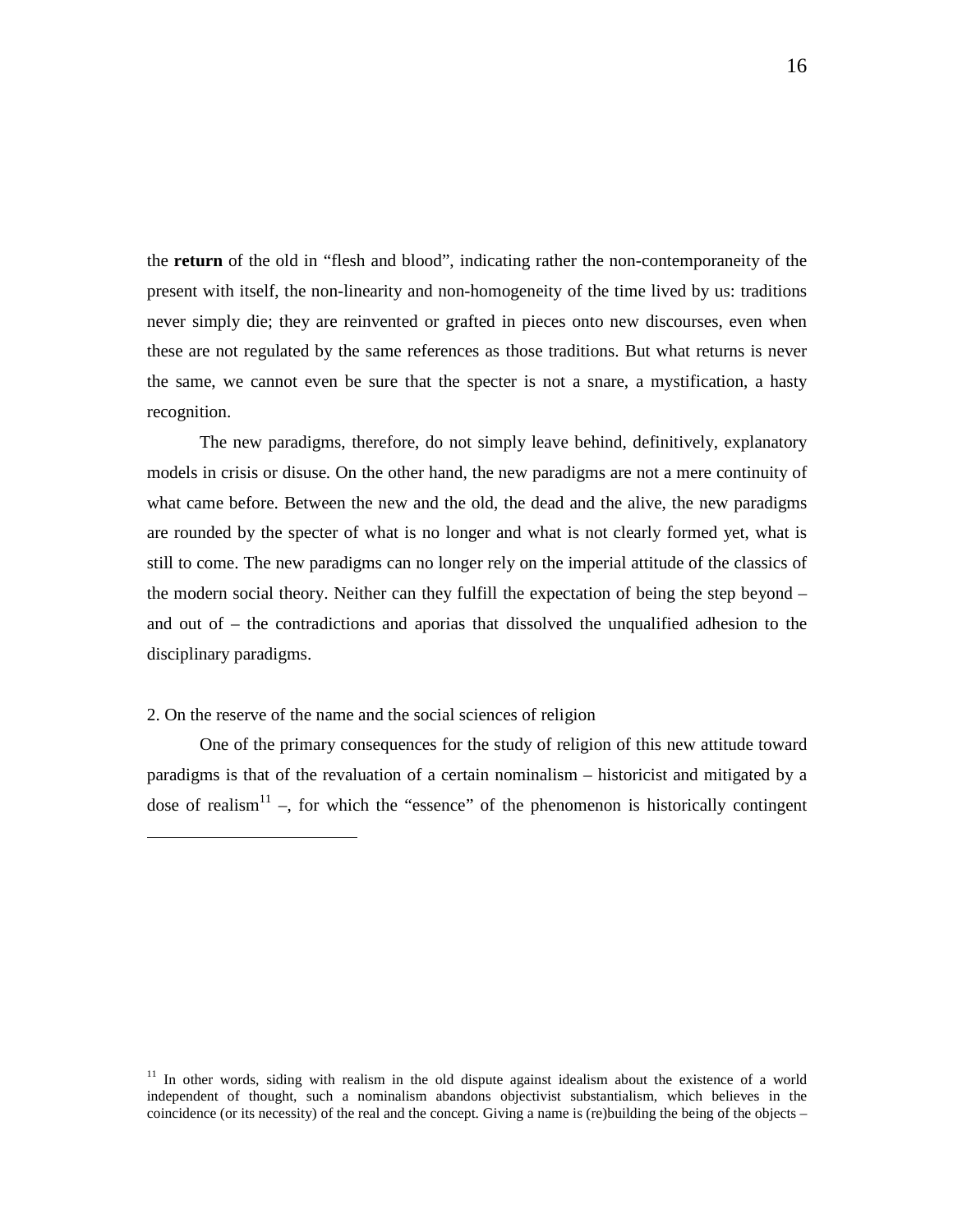upon the different configurations that it assumes in time and space, even when aspects from previous moments remain in later forms. The definition of religion with which each paradigm works is relativized not so much in relation to another, better and truer, one found elsewhere – whether another social theory of religion, or one of the theological or "practical" discourses of religions – but in terms of the possibility of stabilizing a universal, transcendental meaning under the term "religion". With regard to the latter it is always essential to ask: which religion? Whose? Where? When? Relating to what?

The attention to the question of the **name** implies maintaining a distance between, on the one hand, concrete individual and collective, spontaneous and institutionalized religious expressions, and, on the other, the self-definition with which they present themselves and intend to organize the space of their validity, legality and plausibility, as well as to define the boundaries of inside and outside, of authentic and inauthentic<sup>12</sup>. The question of the name, however, does not demand a skeptical look towards the articulation between religious experience and the discourse about it. It is not a fundamentalist purism, guarding the originary truth of the name: **there has always be a bind** between experience and discourse

though not their existence (cf. Burity 1997; Laclau 1990). As the name does not correspond naturally, biunivocally to the object, the latter changes when redescribed in the midst of the process of oscillation and dispute for the meaning of the objects that characterize a world in which no truth is final or uncontestable (cf. Zizek 1992).

<sup>&</sup>lt;sup>12</sup> The distance to which I am referring is never just calculated, planned. It is not always desired by the agents involved in the plot, nor is it always perceived by the analyst, who may tend to adjudicate between the competing articulations (the prevailing and the alternative ones) in terms of which would be more "appropriate" to the nature of the object. The distance cannot be calculated either, because the "unintended effects" of action surpass the classificatory systems and the attempts at normalization, hegemonization and counter-hegemonization of the theoretical or institutional field which is the object of dispute.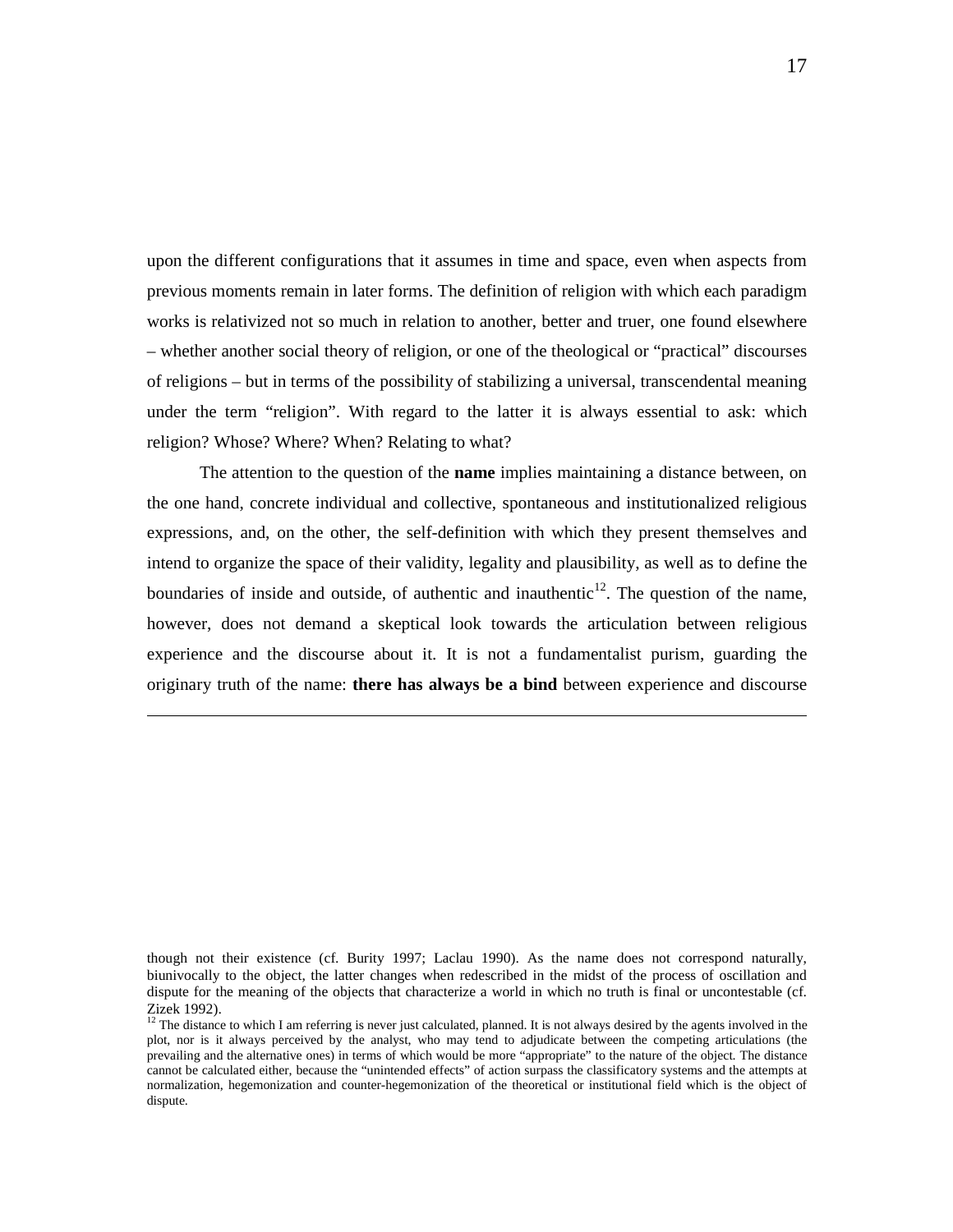on it, and there are always, *ex post facto*, good reasons for this. What such a question adds is that **the articulation occurs contingently**, *vis-à-vis* a constitutive outside – an exterior, an other, an unthought, an excluded element – that is never entirely symbolized, and never entirely neutralized or removed. For this outside is the condition for the very identity of a discourse/experience. This outside cuts across the field of religious experience and/or of religious discourse, marking them as a lacking structure (Lacan), destined to be subverted by historical conditions that it cannot administrate or confront; by new antagonists that destabilize the prevailing theoretical-practical arrangement; and/or by unresolved "impasses" in relation to the elements (actors, speeches and practices) excluded throughout the constitution of the hegemonic religious structure.

In these circumstances, the bind is loosened, the normality of the association between the name and the thing proves arbitrary and, sometimes, intolerable; the neutrality with which relations were established and programs of action were put into movement is problematized. The name lacks something, it cannot be **only** this thing out there, it cannot be this thing out there **anymore**, it is not **possible** that it is this thing out there. It becomes unavoidable to denounce the name, to show its inadequacy, to question its justice. Saving the name, changing the name, supplementing the name (giving it "sur-names"): it is well known how many of these modalities of reservation against the "official", "institutionalized" name constitute new fields of knowledge about religion or new modalities of religion. But the actual bind, in its "formalism", does not disappear. It is necessary to remake it.

 Hence, the structurality of the bind between experience and discourse again mobilizes alternative discourses, "deviating" practices, dissenting actors. Things become "clear" to them: what "could not be seen" before given the normative force of the dominant arrangement starts to be "perceived", the justifications that once seemed to apply only to the adversaries of the discourse now in crisis appear as self-justifications, even as legitimating excuses for decisions made by the wardens of religious power or the social theory of religion under criticism.

Such is the force of this evidence that new definitions are proposed as irresistible. It is necessary to revise. It is necessary to reform the institutionalized field of the religion in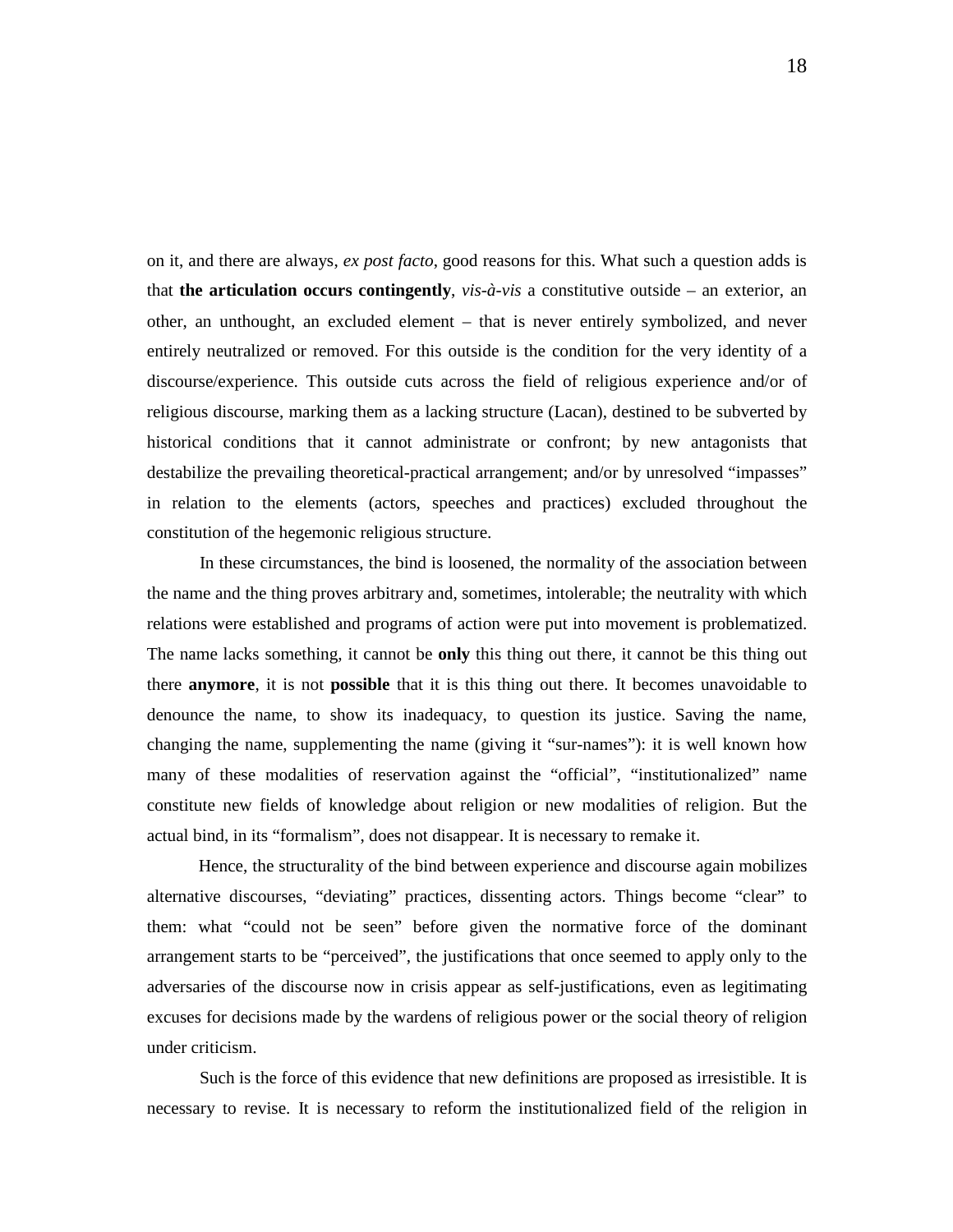question. It is necessary to refashion discourse (that is, not speech, but the system of relations between the different elements constitutive of the meaning of religion, theoretical as well as practical, linguistic as well as non-linguistic ones). And so, there emerges an alternative discourse, an alternative experience, and perhaps a new paradigm.

Depending on the historical awareness of the proposed new arrangement, it may see itself as a return to originary truth; as a step forward demanded by new social or theoreticoepistemological conditions; as a radical break with what came before, inaugurating a new experience of religion; as a contextual, tentative response, to be worked out continuously in view of its consolidation. There are different possibilities of reconstituting the bind. What prevails is the need for relation, articulation. And the more conflictive the situation of crisis is the less such a need will be perceived. For then the parties in conflict tend to claim the urgency or the authority of a privileged access to reality as alibis of their actual fight for control of enunciation and of the institutions in which the latter takes place. The conflict obscures the contingency of criticized and criticizing positions.

The question of the name, therefore, does not recover a transcendental meaning of religion, to be preserved at all cost from the distortions imposed by the concrete forms of its manifestation or institutionalization. The **emptiness of the name** deprives religion of categorical contents, now disorganizing the historical accounts; now defying orthodoxy; now questioning objectivizing, sociologizing description; now showing an uncomfortable ambiguity toward compromising situations, which alternates positions that are unreconcilable but equally taken **in the name** of faith, God, the church, the harmony between the individual and cosmic forces, esoteric *autopoiesis*, or academic canons of the study of religion. The emptiness of the name fractures the very idea that religion can be understood as a genre from which many species are derived. It is obvious that certain religious contents or forms lend themselves to transference, grouping and repetitions in different contexts; the issue however is what each new context demands for the possibility of religion to "*aggiornare*" there (cf. Burity 1998). By indefinitely differentiating itself, nothing can prevent the "same" of religion, its "in itself" and "for itself", to be unrecoverably lost in the historical and singularized erring of multiple paths. Who will gather and summarize them into the unit of a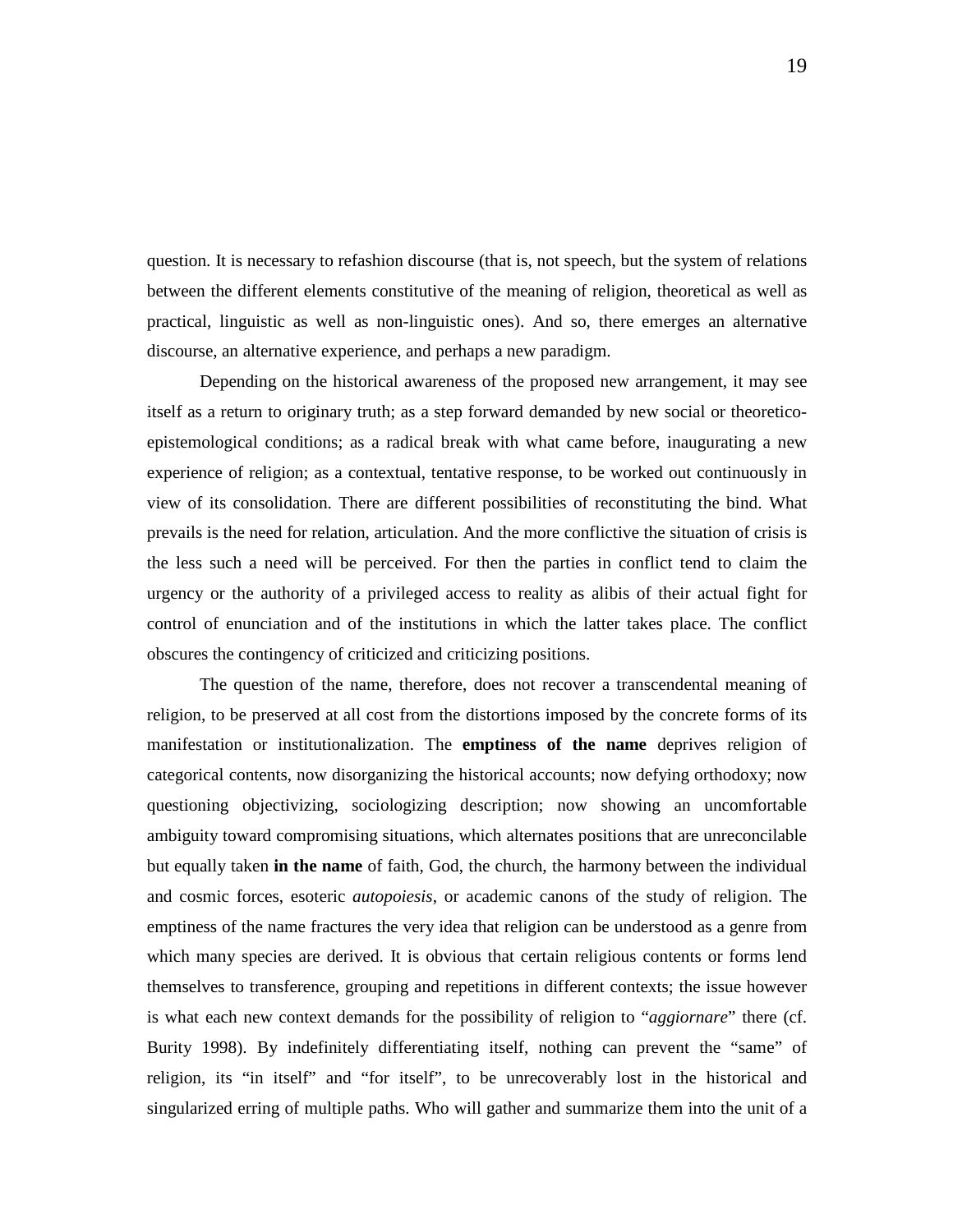name – religion, as **the** common genre of countless species – seems to us an easy question to answer, but that does little to help solve the discomfort: no one.

On the other hand, this perspective does not cancel out the possibility of the **critique of religion**. Only it is no longer a question of a critique aimed at the heart of the phenomenon, since one no longer works with the hypothesis of a hard, fixed, defining center or nucleus of what that phenomenon is. Neither is critique located on another place that would be sheltered from the undoing of foundations revealed in the so-called crisis of paradigms, free from the contingency and the partiality of knowledges. Criticizing means submitting a given religious manifestation to the test of values external to it, for which one cannot help but assume full responsibility (which is not the case when trusting in ineluctable historical laws, in the certainty of the theoretical-methodological procedures of a given paradigm, or in a providence which cunningly or ironically leads history toward a certain end), without the claim to seeing what nobody could ever do or to possessing a privileged access to the most intimate truth of the phenomenon. The critique is based on a **misunderstanding** – it is, in the eyes of those criticized, a falsification, misunderstanding or challenge, but in the eye of the critics, it amounts to unveiling, demystification or rectification – which, as Rancière highlights regarding politics (1996:47-70), does not refer to lacking information, the ambiguity of the words or the bad faith of some of the interlocutors, but to the setting up of a scene, to the identification of an injury, a damage, or demand for reparation (whether epistemological, economic, or political), in which the **what**, the **who** and the **where** are in question. Critique calls for another world, another place, another reason, another arrangement of the actors involved, which produce, through misunderstanding, the possibility of reorganizing the space and the identities in question. Therefore, the contours of criticism are marked by the conditions in which it occurs and they will pass together with them.

3. From integration to exhaustion, which could well be a rebirth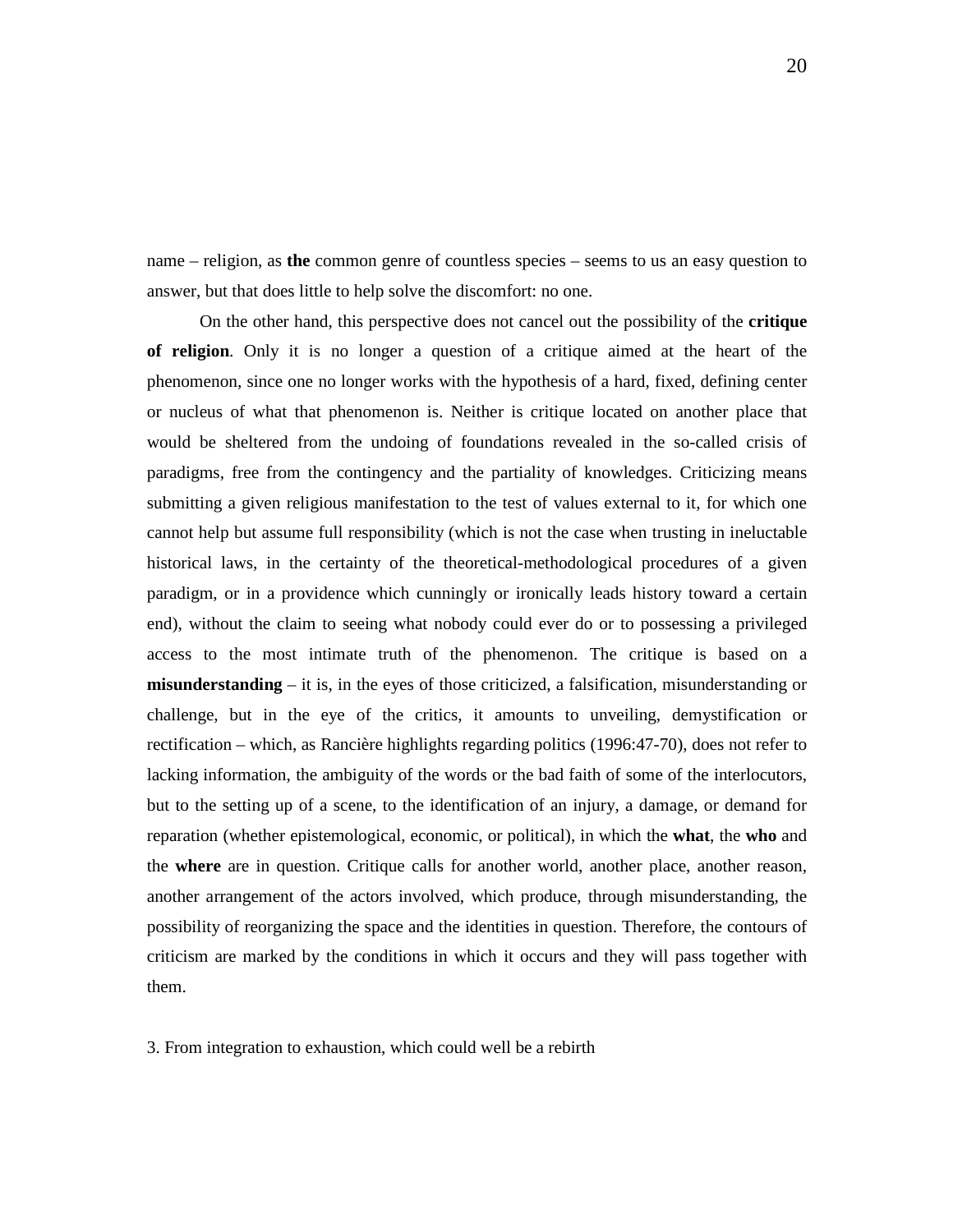Though one could group together the different paradigms of religion based on an epochal perspective, that of modernity, in its fundamental opposition to tradition, the attention to the question of the name recommends that we multiply the paths. And there is no difficulty at all in this, if we admit that modernity does not have a single source, has not produced a single form of relation with religion and did not leave untouched the religiosity and religious institutions deriving from the medieval period. Through one or another of these indicators, there are different "religions" – definitions, experiences, institutional formats, confessions. And there is not, through all of them, a common denominator; it is more a question of a series of Wittgensteinian family resemblances, which define amongst themselves a regularity of "form", not necessarily of content<sup>13</sup>, although what gives them their similarity is the presence of distinctive traits that are as much in the order of form as content. This is what allows, for example, parallels, analogies, comparisons to be established – for analytical or controversial ends – between biblical prophetism and the iconoclasm of the radical Reform, between heretical gnosticism and the Johanine tradition, between primitive Christianity and Mennonite communitarianism, between Brazilian Pentecostal religiosity and popular Catholicism, between Christian mysticism and New Age religiosity. But it is also the **pragmatic** and **non-categorical** character of these approximations, which prompt the need

 $13$  The very fact that the origin of the term religion is contested should warn us that we are not speaking of the same "thing" if we are in India, Tibet, Russia, Western Europe or Brazil. Etymologically, it is not beyond question that religion comes from the Latin *religare* (to bind, to reconnect), as Benveniste warns, who identifies another root for the term, *relegere* (to gather, to collect, to fulfill conscientiously) – thus referring to the observance of institutional rules or rituals. More: some civilizations have not even developed an equivalent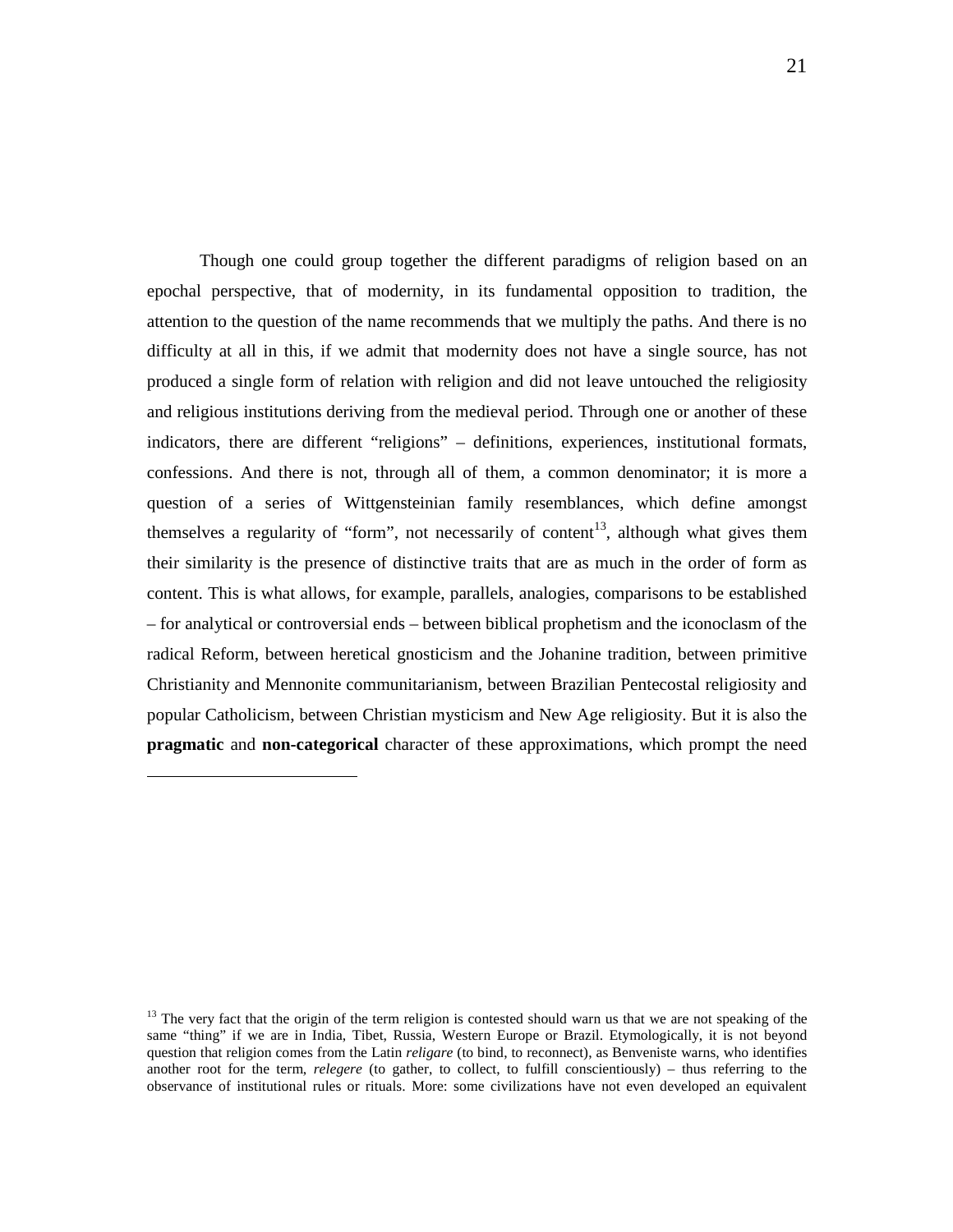for identifying the rule of variation, that is, the form of marking of the difference through which each case mentioned holds its singularity and its distance in relation to the other.

It is not only a question of different relations between modernity and religion, but inside each of the existing paradigms of the study of religion in the social sciences different possibilities have been configured, as we will see.

Whether by definition, characterization or destiny, modernity houses many religions, even when we speak of only one of them. And an "ecumenical" strategy of joining the "partial" contributions into an "broader" definition will not suffice, as we have already said above. Surely, part of the work to be done is to recognize such partial contributions; what is not so sure is whether the form of this recognition is a fusion into a macro-explanation. In this case, the problem would immediately come forth of the unifying criteria, of the language that would translate the multiplicity into a set simultaneously coherent and faithful to the "original" problematic. This problem does not refer only to the availability of a certain *lingua franca*, but also its justification and ability to attract adherence and consensus. As "affiliation" to a paradigm is, at least in part, an act of identification (in the strictly psychoanalytical sense of the term), it is more sensible to explore some of the movements internal to such paradigms, whether inherited or recently emerged, than trying to join their partial perspectives together in a scrutinizing and revealing gaze of the religious "thing".

Let us take briefly four of the main paradigms that were developed for the study of religion in the twentieth century, in the social sciences: functionalism (social integration;

-

term, which, at least, puts under suspicion the universality of the Western (Christian) definition of religion (cf.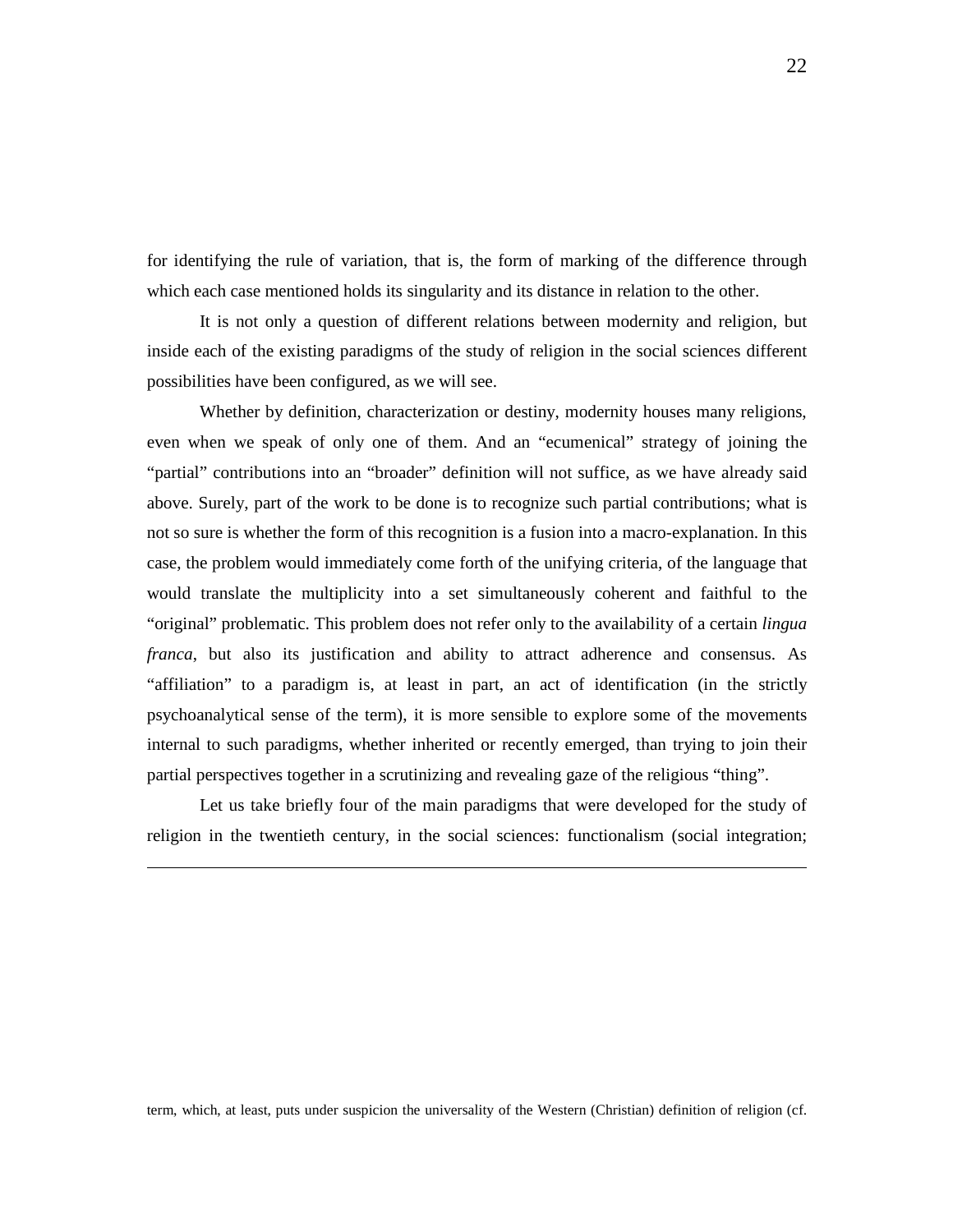model of symbolic function), structuralism (class, market, myth); the theory of modernization; and post-modernity. According to the conditions described so far, they are not radically discontinuous, but their points of continuity are not essentially formal or essentially substantive. Space does not allow us to explore such reminiscences and connections, so that we will stick to their internal (and contradictory) movements, reminding only one thing: that the internal heterogeneity of these paradigms does not refer to some originary deficiency, but to the fact that their meaning does not exist outside of a system of relations with other paradigms, or with other versions of the "same" paradigm. It is in contact (dialogue, confrontation, instrumental appropriation or incorporation) with other paradigms that not only the hegemonic, orthodoxy version appears, but the internal differentiation of each paradigm takes place, almost always from the exploration of possibilities that have been abandoned or excluded during its own history.

In the case of the functional paradigm, whose great name in sociology is Durkheim, but which possesses a respectable anthropological lineage and an indirect correspondence in political science, two paths converge. On the one hand, the idea that modernity performs a break in the order of the traditional values that, though replacing their content, cannot do without a value order as such. Thus, just like religion was an element of cohesion for the traditional order, the modern values of a civil religion would need to take place, in order to solve the problem of order in a society that got rid of the transcendent foundations of stability, legitimacy, truth and justice. On the other hand, the idea that modernization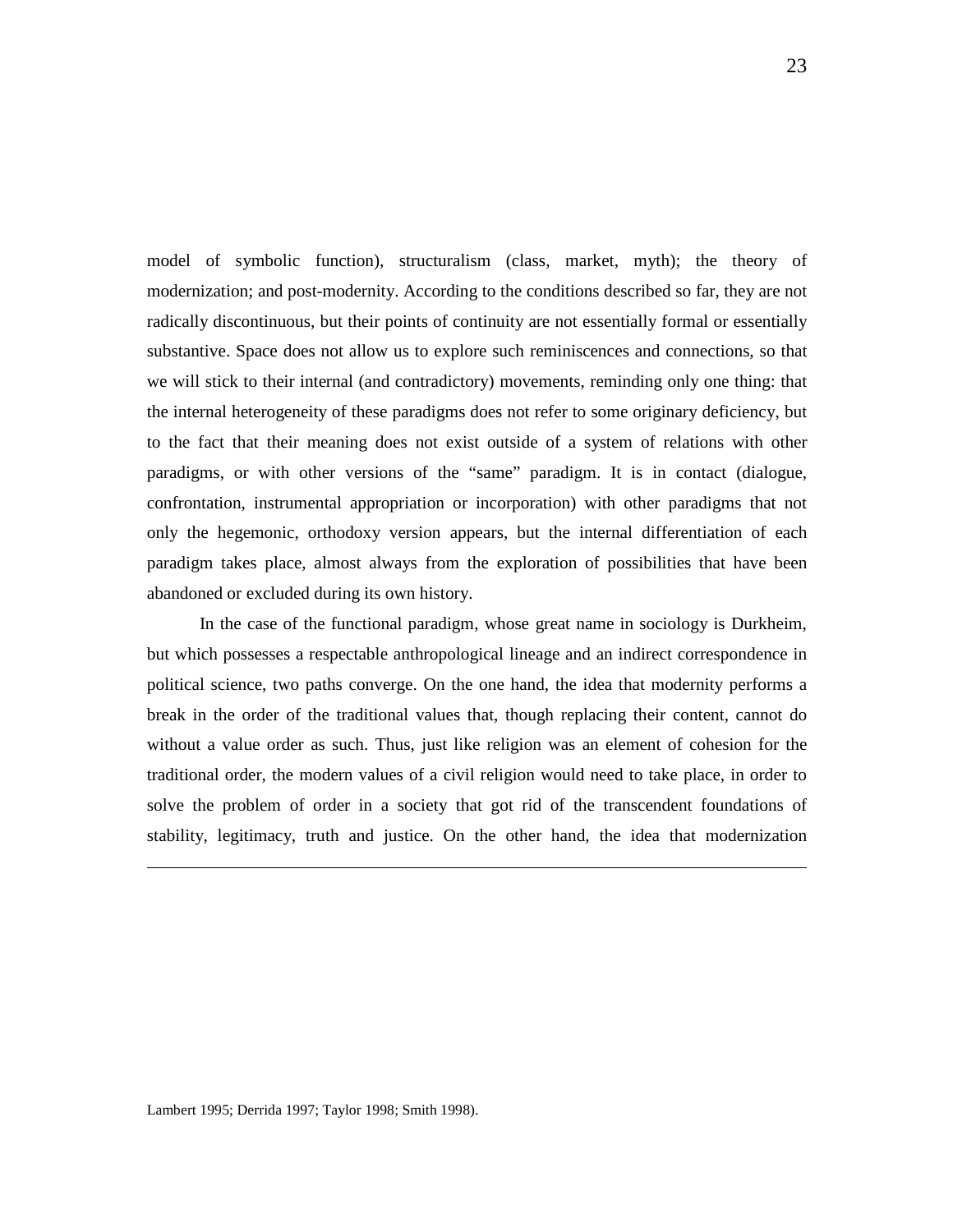advances through the destruction of "backward" forms of life that had hitherto not been submitted to the crisis between tradition and modernity, leads to a gradual distinction between a form of social organization based on mechanical ties and another, based on organic ties, which in German sociology was ultimately described by the society/community pair: *Gesellschaft/Gemeinschaft*.

The integrating function that religion fulfilled in the traditional order would not be specific of the latter, but represents a challenge in the conditions of modern sociability. What modernity sets off is a dislocation in the function and situation of religion: first, religion in a specific sense, is regionalized, becoming one of the institutions of the society, with the main attribution of providing meaning to the individual for his/her existence and place in the society; secondly, religion ceases to be the point of anchorage of social order and vacates the public sphere, where civil power and a plurality of values and practices come to prevail. Regionalization and loss of monopoly, therefore. However, the idea that religion would be the best example of the function of symbolization, without which a possible society does not exist, contributed to a double and scandalous Durkheimian thesis: that every religion is true, because it corresponds to concrete social needs, and that there will never cease to be religion, because the place of God was occupied in modernity by society itself.

A competing paradigm is exemplarily associated with the contribution of Marxism. Its emphasis on the structural dimension is articulated to the problematic of modernization to make way for a theory of religion as a superstructural reflection of a form of organization of material production based on private property and class division. Here there are several elements to articulate: a theory of the succession of modes of production leading to capitalism and, from there, to socialism; a theory that "ideas" and systems of representation correspond to a sphere derived from the material structure of society (holding more or less autonomy as the vector of determination is more or less unidirectional); an idea that religion exists given the neeed for compensation or symbolic justification of the relations of oppression and domination, and that it will become superfluous in a situation in which such relations have been abolished.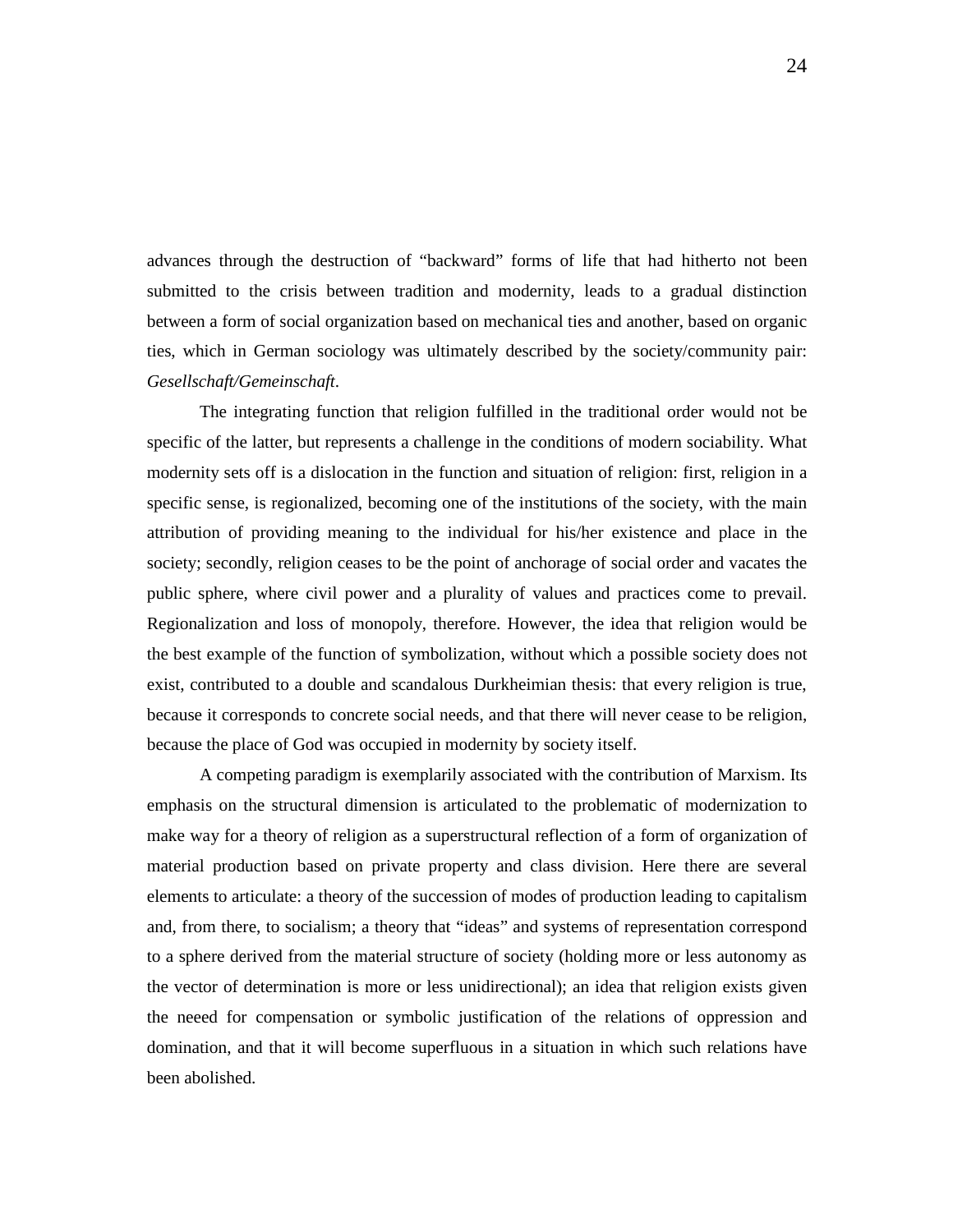There are many Marxisms, as there are more than one Marx and more than one Engels, and although in all of them the structural principle prevails (referring to classes, the organization of the economic sphere, the differentiation of levels, or to a hermeneutic criterion assigning priority to the historico-structural over the conjunctural moment), the possibilities of thematizing religion multiply. A good part of the tradition is oriented by the proposition of a critique of the legitimating character of religion, which has assumed theoretical (in a Marxist sociology of religion) and practical contours (in the prohibition or harassing of religious practice in the former socialist countries). But there are certain more "ambiguous" orientations, such as the Gramscian or Benjaminian lineages, which combine that critique with a certain idea that structurality refers to the ineradicability of the "religious moment" (if not of the religious institutions).

There are, still, two other forms of elaboration of the structural approach. One, in a more sociological vein, takes the situation of the market as shaping the form and content of religion, and the other, in a more anthropological vein, takes the case of myth and its transformations and repetitions in certain symbolic systems, in search of non-varying elements that would cut across the diversity of concrete forms of its manifestation. The first case is not very difference from the Marxist reading, except for the value attributed to the link: while Marxism would say that by being modeled according to an image of the market, religion is a reflection of this and supports it, the market approach tends to conceive such a link as **positive** or, at least, as an inevitable result of the process of **secularization** – fed by religious conflict itself in modernity or tracing back to antiquity, in the Judaic-Christian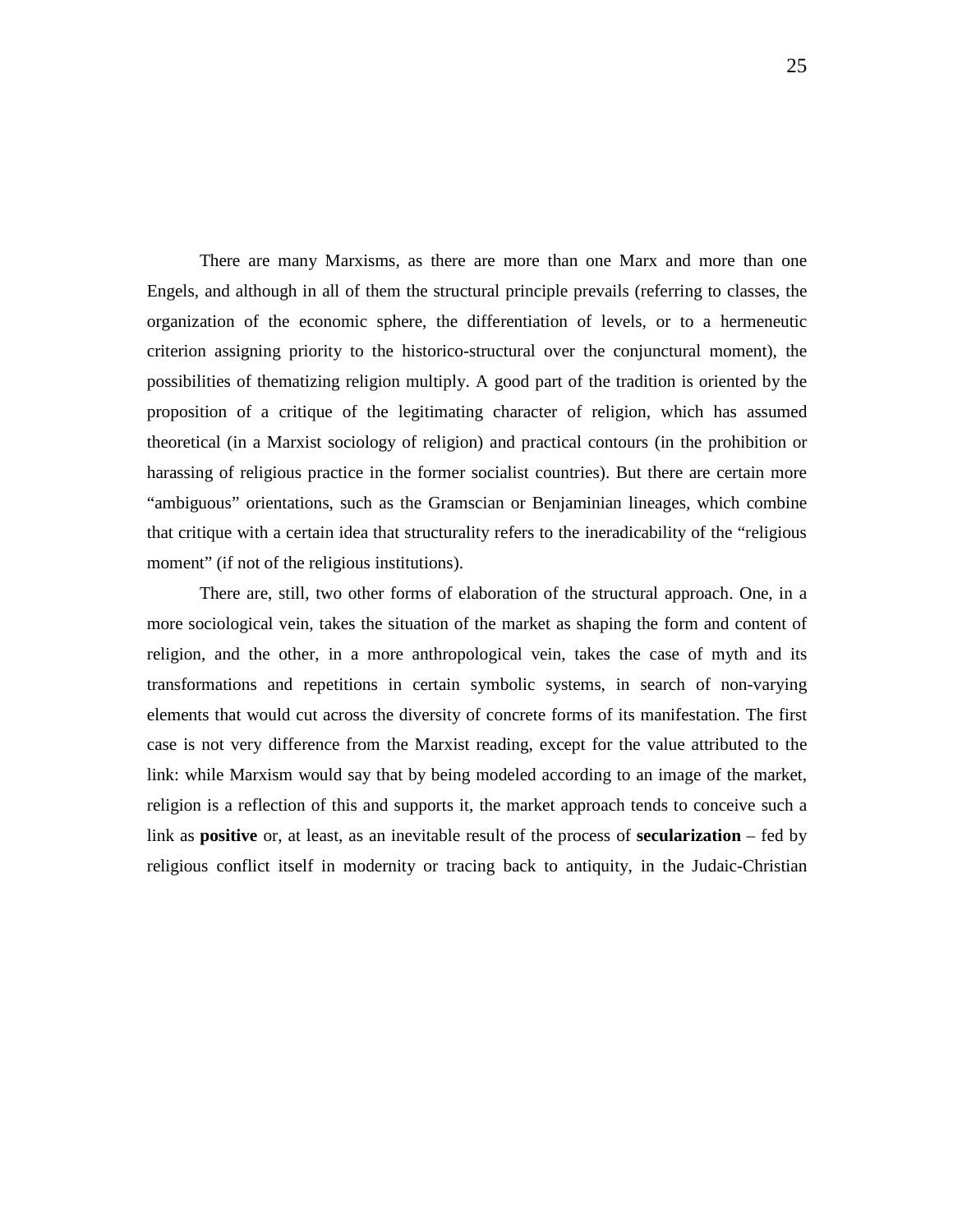tradition<sup>14</sup>. The market reading becomes increasingly appealing, eager to pass from the mere use of an applied economic vocabulary to the analysis of religion – which would be a certain practice of displacement of meaning, of metaphorization – to the claim that there is in fact a market of faith, mirroring the contemporary culture of mass consumption, oscillating according to demand, keen to produce marketing strategies for religious products, etc. The market model becomes the synthesis of all social experience, through a reductionist trend that reinstates the economicism of the 1970's and intends to raise itself to the status of a new *doxa* on religion.

In the second case, religion is an index of the cultural structure of a society  $$ occupying a central position in so-called primitive societies, and handing down a structure of myth as a heuristic principle for the analysis of modern societies themselves. The problematic of secularization only plays here a secondary role, since the emphasis on invariance and the formal configuration of the system of relations that organizes culture turns suspicious the insistence in a sequence tending towards the exhaustion of the religious element. The very idea of society is founded on myth, constitutes itself through it. The concept of religion being de-institutionalized, its "dispersion" throughout the social in the form of social practice, cultural matrix, civil religion, leads to a comprehensive concern that stops short of the evolutionism of the secularization thesis.

<sup>&</sup>lt;sup>14</sup> In one of its variants, associated to names like Iannaccone, Stark and Finke, for example, the market reading is offered as a critical evidence against the theory of secularization, as an indicator of the vigor of the phenomenon. The interpretative framework used, however, assumes the market form as a description of the structure of the religious phenomenon in contemporary societies (cf. Iannaccone and Finke 1993; Iannaccone, Finke and Stark 1997; Guerra 2000).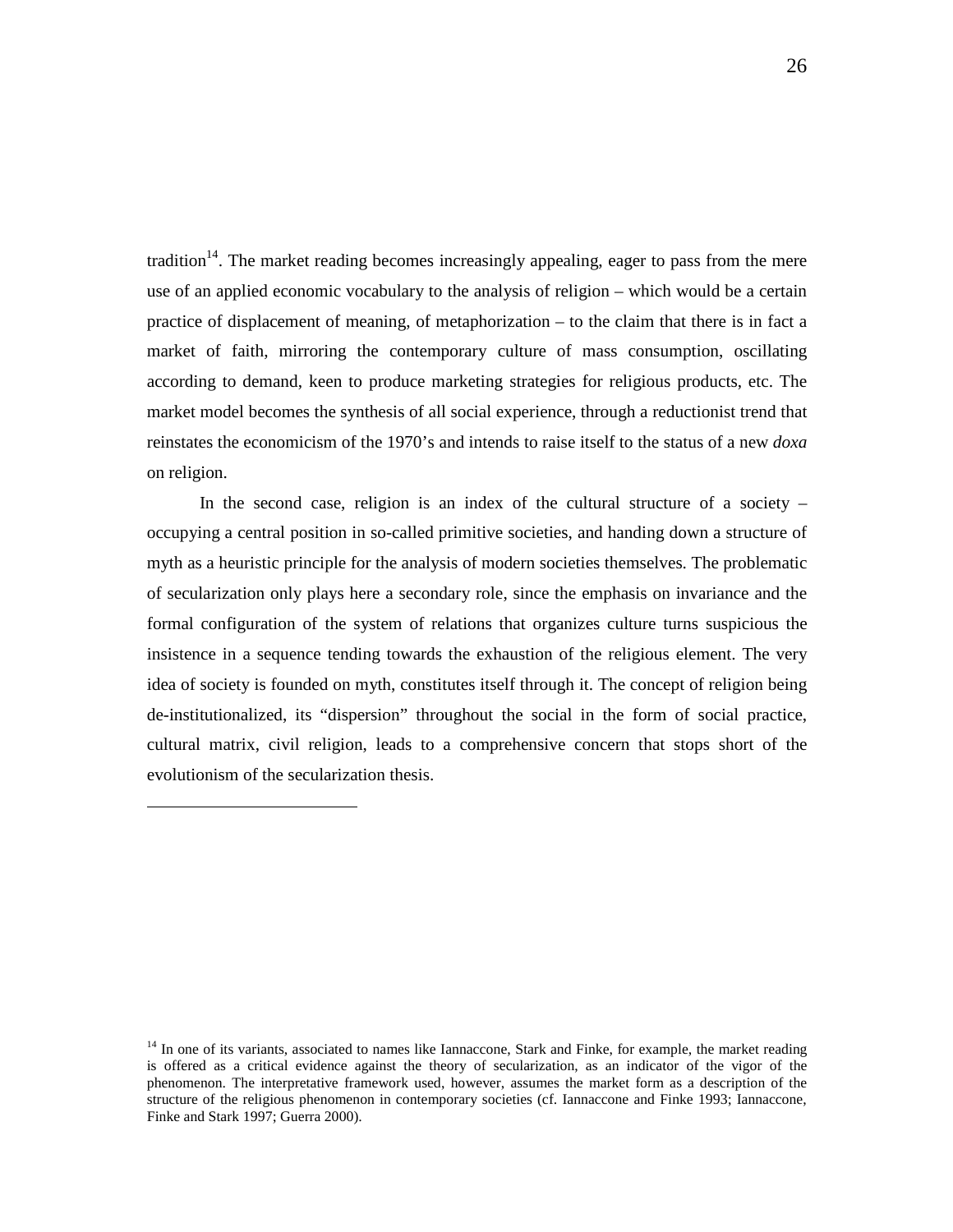The functional and structural approaches are among the most important ones to appear under the problematic of modernization. Much of the scientific study of religion happened under the umbrella of versions of the former paradigms. If we call "mainstream" those currents that did not distance themselves significantly from the problems and ways of solving them of functionalism and structuralism, we could say that the great theme was that of modernity: (i) modernity confronting tradition (in turn, protected by religion and by the Church); (ii) modernity seeking a regimen of self-founded legitimation, without reference to principles based on heteronomous authority; (iii) modernity that, as it expanded, destroyed "backward" forms of life, but sees itself in the mirror of its own history (and anticipates, for the peoples that are being attracted into its orbit, the dilemmas and challenges already experienced by it); (iv) modernity set up as a model of civilization, promise of liberty and well-being, certainty of a glorious future; (v) modernity oscillating between the primacy of technique and instrumental rationality and the resistances of democratic participation and careful consideration of means and ends<sup>15</sup>.

The paradigm of modernization, in this case, was never contrary or alien to the former ones. But it certainly replaced them, especially in sociology and political science, where it became the main narrative of development, particularly between the 1950's and 1960's. The canonical form of this narrative corresponds to the transition of traditional (or pre-modern) societies to modern society, via economic development (industrialization, urbanization,

<sup>&</sup>lt;sup>15</sup> A more comprehensive analysis of the relation between religion and modernity, which explores different dimensions, both historical and theoretical, of the theme, can be read in Benavides (1998). See also Lawrence (1998:340-45).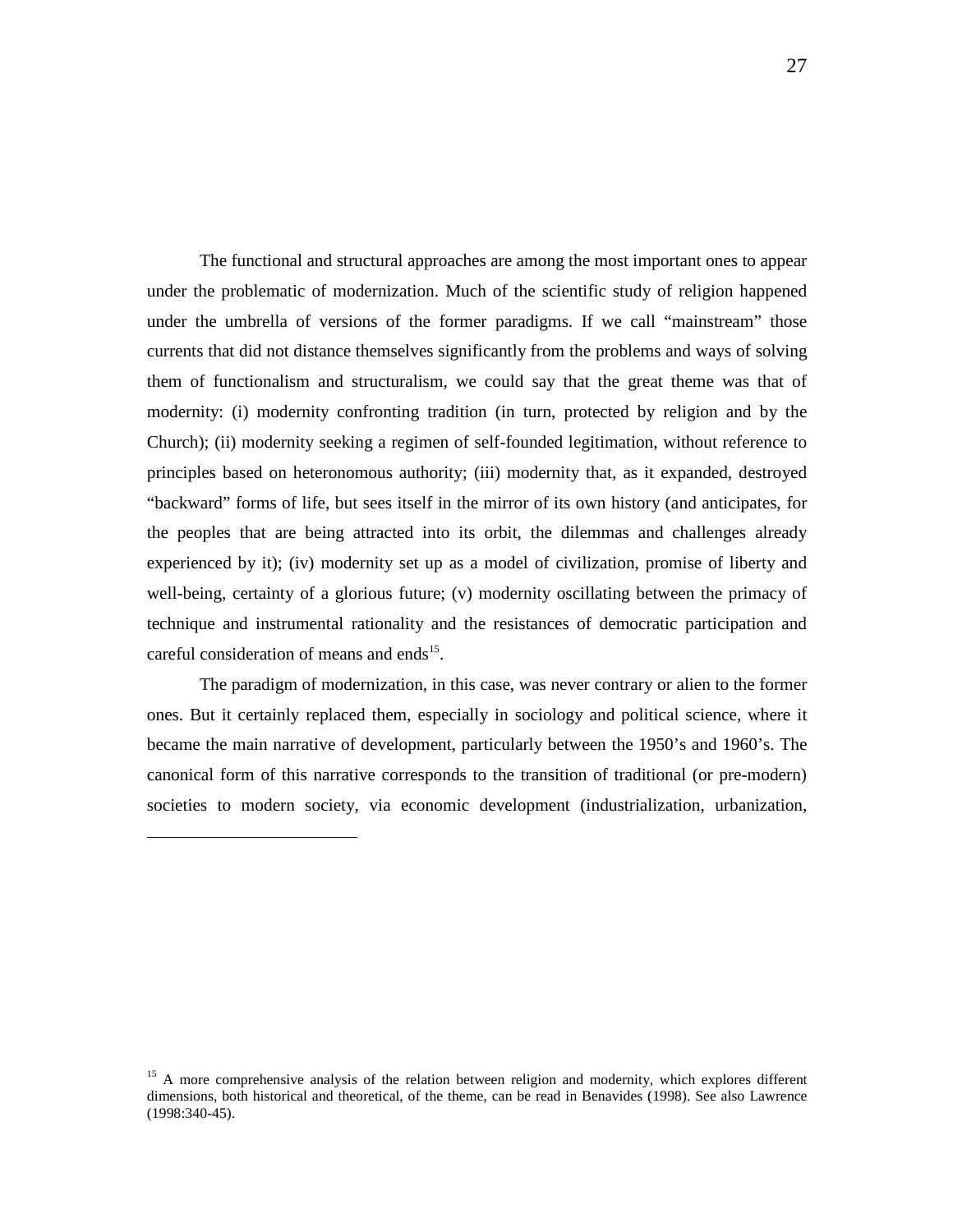introduction or expansion of a market economy and of a rational-bureaucratic political structure). Such a transition would lead to changes in social practices and cultural matrices of the traditional societies, which would correspond to a process of growing individualization, stabilization of conflicts through a controlled and efficient system of demands (inputs) and goods or public decisions (outputs), and breaks with hierarchical or hierocratic patterns of authority and power, with implications for the set of cultural traditions of those societies (cf. Taylor 1998:1-6). According to this narrative, religion appears as a structure strongly associated to the traditional order that ceases to exist and is destined to be circumscribed to the private and individual dimension of daily life, despite its institutions being legally recognized and operating publicly. In the extreme case, religion ceases to exist as a social force, being replaced by the processes of cultural integration of an ideal modern society (civic culture, solidarity determined by one's position in the social structure, individualism, cultural industry, etc.).

At the root of the modernization paradigm were two elements, one philosophical and one political, which gave it coherency and persuasive force: first, the assumption that Western European societies and the United States had defined in their historical trajectory, let us say, from the  $14<sup>th</sup>$  to the  $20<sup>th</sup>$  centuries, a model of universal character, which synthesized the greatest achievements of humanity and should be recapitulated by as many peoples aspired to the benefits of scientific and economic-social progress. The standards of social welfare and civility of the countries of advanced capitalism were connected to historical forms at once replicable and inevitable. The second, political element refers to the timing in which the spread of the modernization paradigm intensified: the context of post-World War II, of the capitalism-socialism emulation, which led the old colonial powers and the new hegemonic actor of world politics, the United States, to claim for themselves the mission of freeing the peripheral societies of the world then emerging from the threat of communism. In this way, whether through the "testimony of history", or through the ideological struggle against the socialist alternative, it seemed imperative that the poor and "traditional" countries committed themselves to the saga of development. In this project little else was left to religion but to occupy the sphere of providing "meaning" against the anomic tendencies of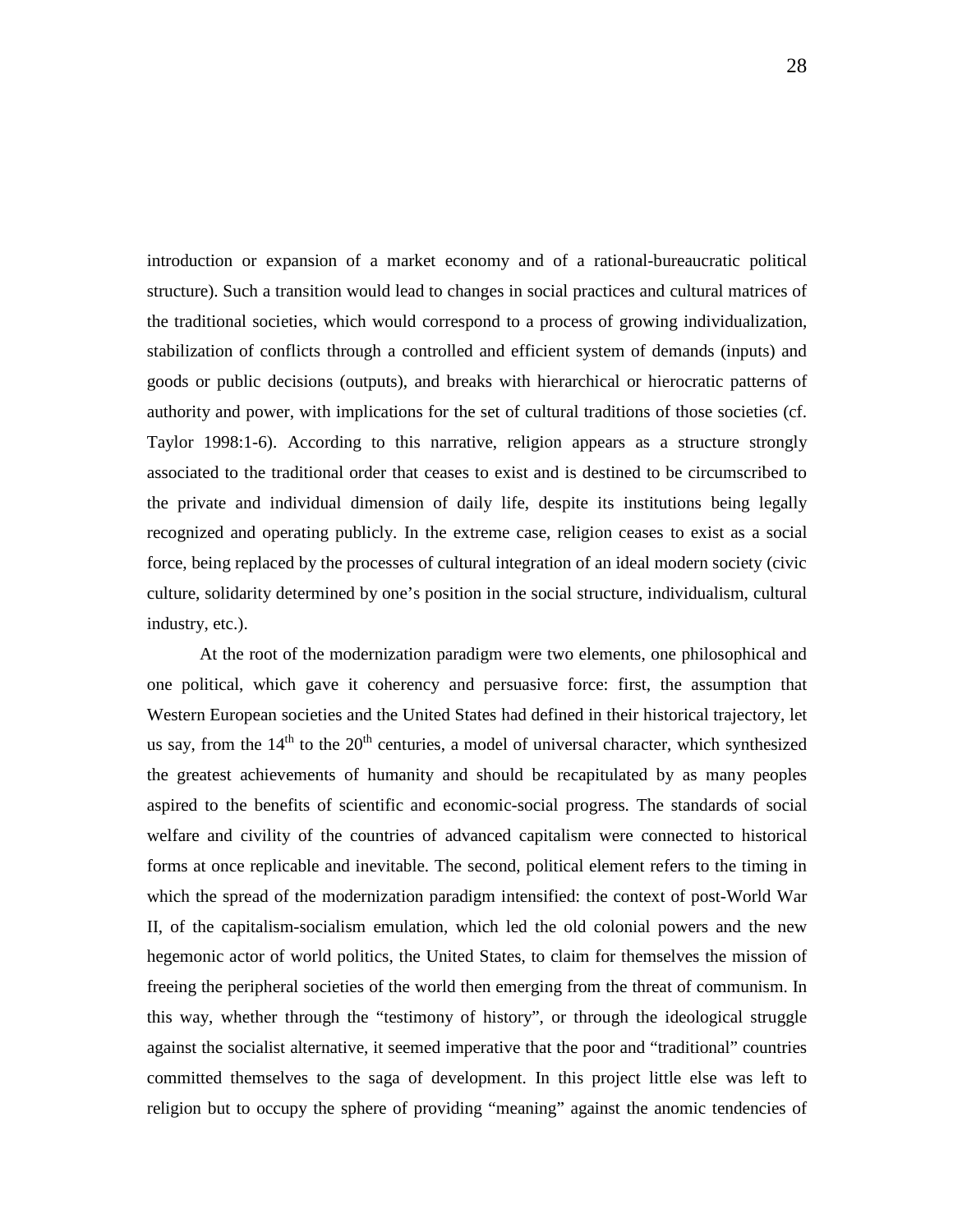modernization, or assuming the role of a reactionary force, bastion of an order bound to give way to the forces of change. In both cases, the narrative of secularization gained strength.

Whether this legacy were abandoned or not, new problematics have been constituted in the last three or four decades. The linguistic turn of the 1960's stabilized itself little by little as a cultural turn, although between them we have witnessed a period of great emphasis on conflict and the socially determined character of religion – which is not surprising, given that these three views appear in the structuralist tradition, even when not together. The emphasis on conflict initiated a political reading of religion or applied to religion, for example in Bourdieu (1982) and Portelli (1985), which paved the way so that the introduction of the cultural thematic would not represent a step back into the limitations of functionalist culturalism (cf. Alexander and Seidman 1995; Somers 1995a; Calhoun 1995; Williams 1983, 2000; Hall 1997). The question of language, then, appears related to the question of difference and multiculturalism, of multiplicity of identities (in the double sense of many identities and multiple identities) that maintain political relations between them. That is, beyond the biological, ethnic, national, or class essentialism that may nurture them, they are distributed and gathered together, internally and among them, through relationships of power, hierarchization and classification processes, and definitions of the frontiers, which are unable to resort to naturalistic, neutral, accepted-by-all principles so as to legitimate or impose themselves. In summary, there is an ongoing modulation, that we could provisionally call post-modern, in which integration and conflict, reason and emotion, secularization and sacralization, culture and politics, objectivism and subjectivism are intertwined, without allowing one to know any longer the limits of their drift, their dissemination (cf. Maffesoli 1996, 1997; Milbank 1992; Raschke 1992; Küng 1991; Hervieu-Léger 1997; Donegani 1995; Anjos 1996; Masuzawa 1998).

According to this post-modern sensitivity, however, one can return to a radicalized version of the former paradigms, in a clear secularizing direction, as much as one can take up such an "empathy" for the religious phenomenon that practically declines to scrutinize it. In the first case, and in way that is in blatant contradiction with the anti-essentialist drive that it seeks to represent, post-modernism frames religion as an archetype of the meta-narratives,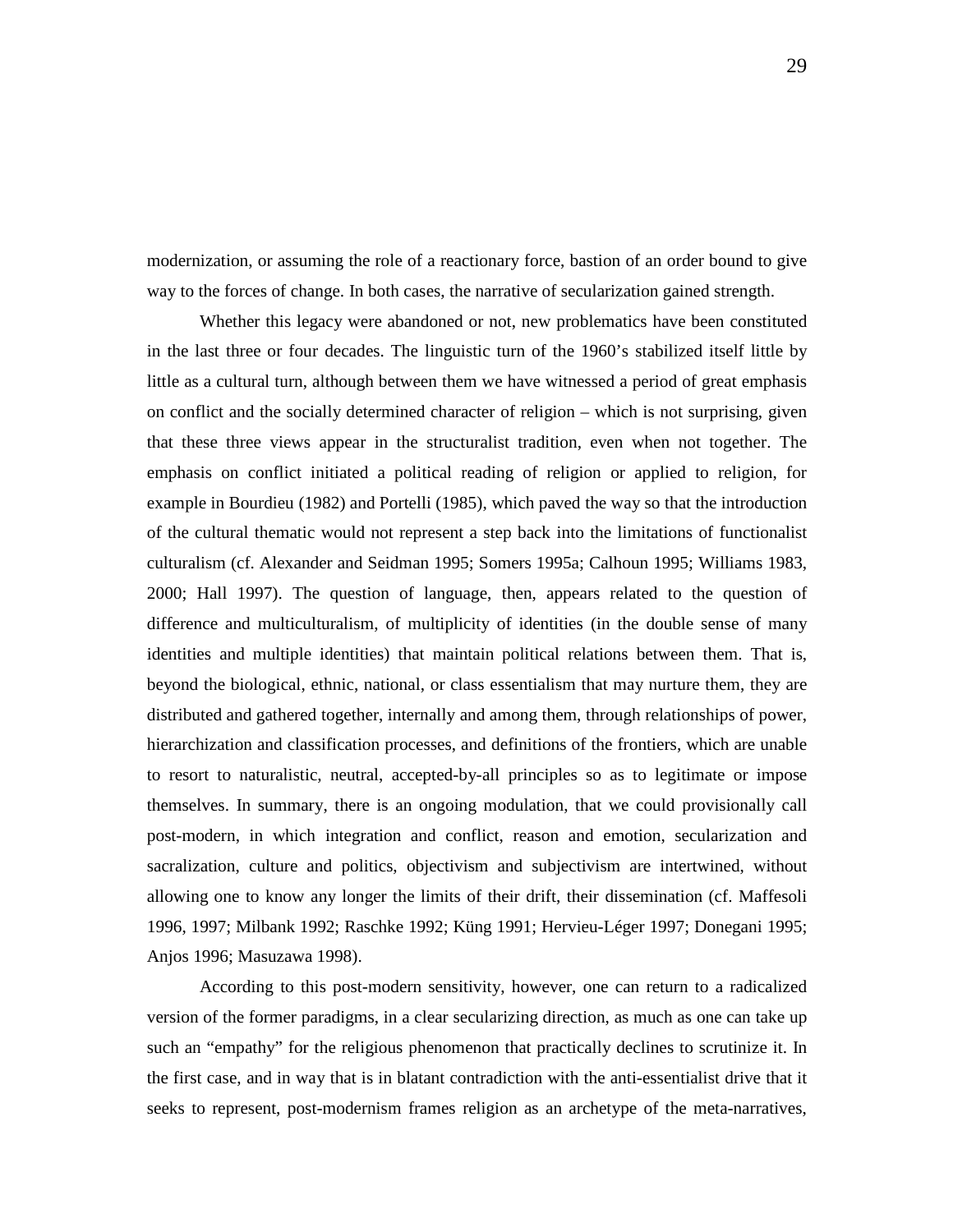totalizing discourses, the substantialist logic of a hidden truth to be revealed under the appearances of the objects. Religion would be one of the first to suffer the strike of the postmodern transition, which would reduce it to ashes or shadows of spirit (cf. Berry and Wernick 1992; Jeffrey 1999). Softer versions would insist on the proliferation – and regionalization – of small discourses with unchallengeable validity claims, small essentialisms in conflict within a proliferation of spaces.

In the second case, religion would be something that escaped the modernizing tide, the *hybris* of the Enlightened or technical-instrumental reason, and which would either withhold reserves of meaning to face the nomadism of post-modern life in a limited, provisional and tentative way, or be a form of knowledge and experience of equal worth to any other, not deserving, thus, any refusal or criticism greater than that directed to anything else one does not feel identified with. Here, there is an affirmation of religion or a condescendence towards it that takes it as pure facticity, as appearance without depth, as insurmountable plurality. In all this, post-modernism comes close to the market model mentioned above, or explores plurality as a sign of such a richness in contemporary social experience that allows one to be many things at a time, or in different moments, without the concern for reducing this experience to a concept, an institution, a stable and rigorously consequential discourse.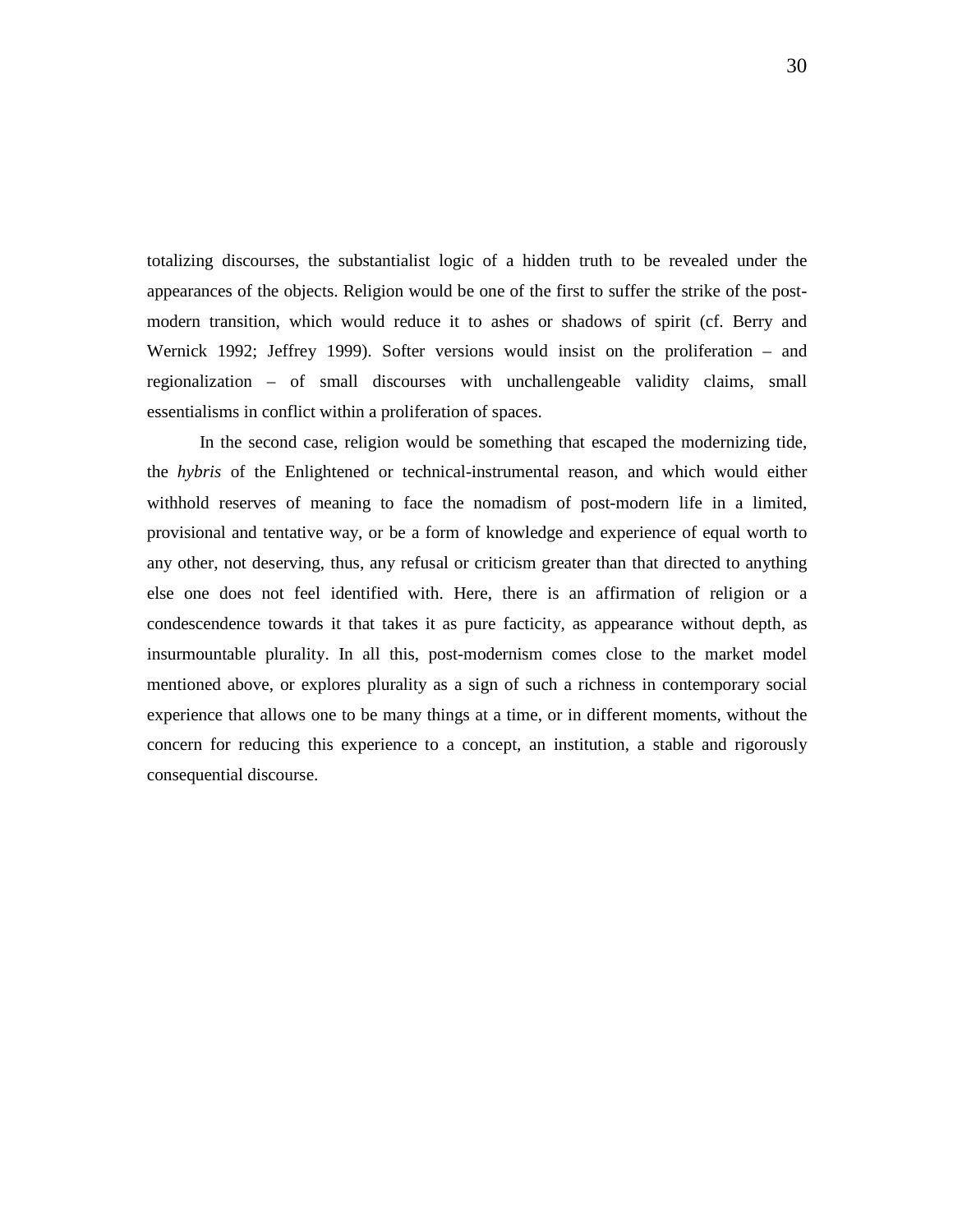4. A politics of the sur-name, or why the discourses of/on religion reside in paradigms that cannot "save" them

What is tendentially noticed in the efforts to account for the new boundaries of religion is an experimentation with paradigms, which can be more instrumental or more articulatory<sup>16</sup>, and which can represent a re-flection over them by means of instruments that are not their own, but were developed somewhere else.

Bricolage becomes an enticing imaginary in this situation. Whether as a matter of principle or just while waiting for the consolidation of a new paradigm – since this possibility will never be entirely out of the question – matters little. What matters is the impatience in the face of "hard" reassertions of the objectivity of the phenomenon or, moreover, of classic explanations. In the meantime, an oscillation seems to prevail between the idea of an exuberance of the object and that of its non-essentiality seem, of its continuous construction and deconstruction, by means of remainders the "return" when least expected.

<sup>&</sup>lt;sup>16</sup> The distinction implied here is that an instrumental relation with the paradigms gathers the lessons of their crisis – as closed systems of explanations and classifications of the real – in an eclectic direction: whatever is most at hand or to the liking of the researcher is used, or priority is even given to the object whose complexity would suggest the usage of distinct approaches simultaneously. In any case, there is a lasting assumption here regarding the surplus of meaning or to the freedom of the object vis-à-vis the social and conceptual systems that seek to normalize and control it. The articulatory relationship, in turn, would point to working on the paradigms in such a way that, despite taking their specific differences seriously – which demands a theoretic and methodological effort in order to make them dialogue –, would not recognize the formers' claim to closure, either in the most obvious sense of being able to explain everything, or in the sense of governing entirely the conditions of operation of their own concepts and procedures. In the articulatory relationship, it is not the real that is too rich to be captured by the lens of a single paradigm. It is the closure of the real that leaves, in each paradigm, an inassimilable, intolerable remainder, which disturbs the order achieved by the paradigmatic discourse. The remainder is not simply "out there". It is an effect of the paradigm, of the type of relationship that is established inside it between the objects and concept that it mobilizes. Through the articulatory practice, one can, then, do something more than adding together fractions of paradigms in order to account for an exuberant object. One can question the identity of the object to itself, exploring the consequences of its "migration" from one system of relations to another. This can be done from within any paradigm, depending on the "game" that it allows for and on the researcher's identificatory relation with it, on his/her belonging to a certain "tradition" (cf. Burity 1995).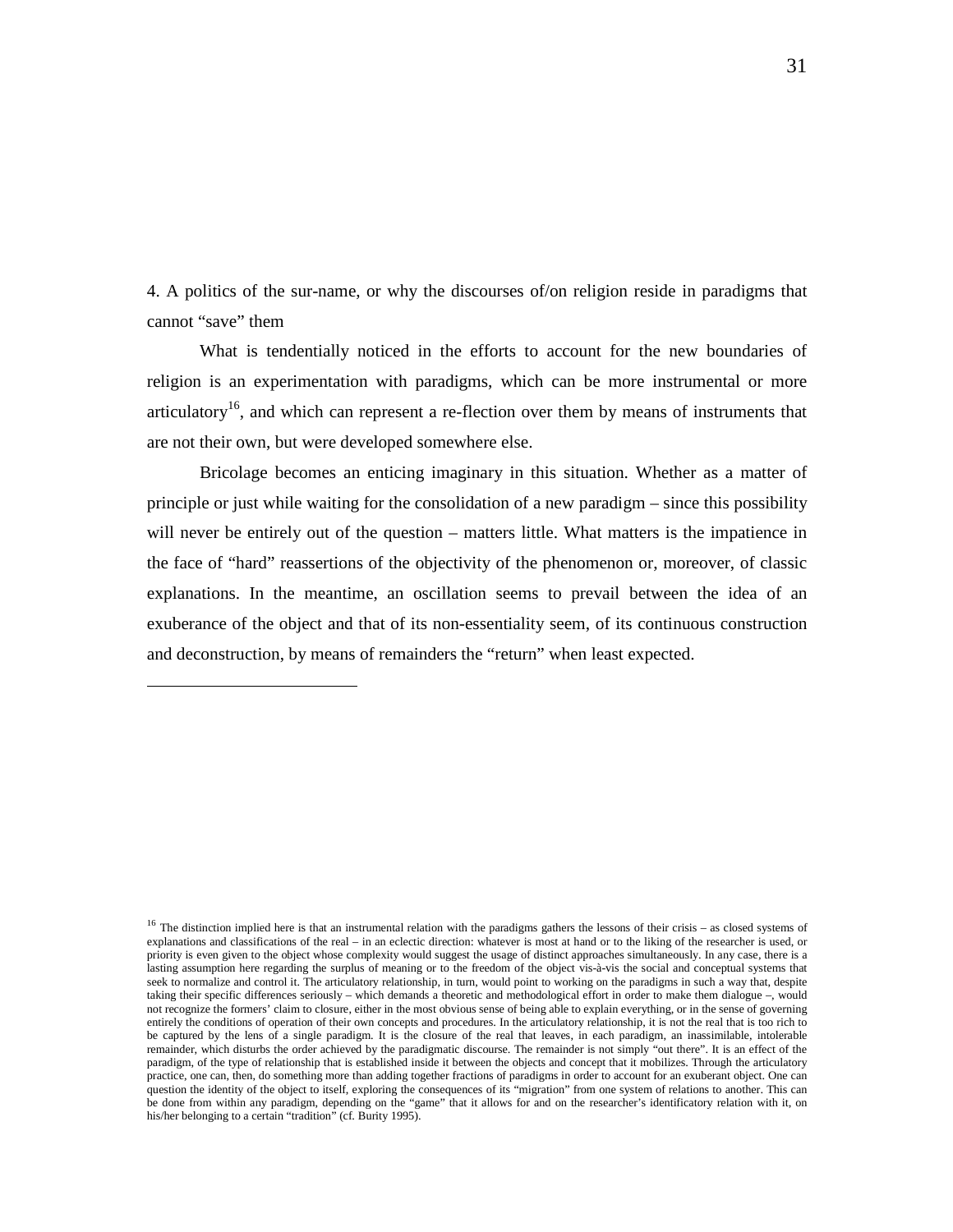We are not simply leaving modernity  $-$  if this means that it is disintegrating and falling behind. We are not returning to a sacralized pre-modern world. We are not advancing toward an even more radically secularized world. We are not living in an tendentially era of undistorted communication. We are not moving towards a mounting "dialogue of deafs" or a Babel of self-referential and intolerant groups and discourses. We are not living a crisis of civilization that announces some kind of "post-West". We are not facing the culmination of the civilizing process that we call modern. There is no pure religiosity. There is no ban of the religion-form from the sociological or cognitive structures of society.

How many of such negations must we offer in order to sufficiently stress that the crisis of paradigms has not left us orphans of them, but tries to teach us that we cannot live within only one of them? How many negatives must we add to mark an experiential horizon (rational, emotional, organizational) in which we can draw at least some of the basic consequences of the "death of God" and the transvaluation of values: to receive without resentment what our times offer us; to vigorously criticize without claiming to finally having reached the Olympus of knowledge; to assume the need for values without a claim to superiority; to participate in a group or institution without being dissolved in them; to think with feeling; to act with contemplation; to articulate with distancing?

Such denials are not absolute. Their character is controversial. They are admittedly falsifiable and, maybe should at once be pronounced in view of being refuted, since their aim is not to suggest the description of a vacuum, but to deny a categorical "yes" or "no". Behind each one of them there is an "also", a "yes, but still ...", a "neither/nor, but something else". Thus, we are not saying: "there is no evidence of a crisis of modernity"; "there is no evidence of a pre-modern, intolerant and authoritarian religiosity". We are saying: "let us take it easier: each one of these apparently so self-sufficient and self-evident descriptions is in principle under scrutiny on the part of many others, and not just those that would be their radical opposite". It is evidence that became a problem, something to be explained and even justified.

In a word, it is advisable to maintain the reserve of the name, knowing that it is not a question of a storage place, a chest of contents always equal to each other, but a place of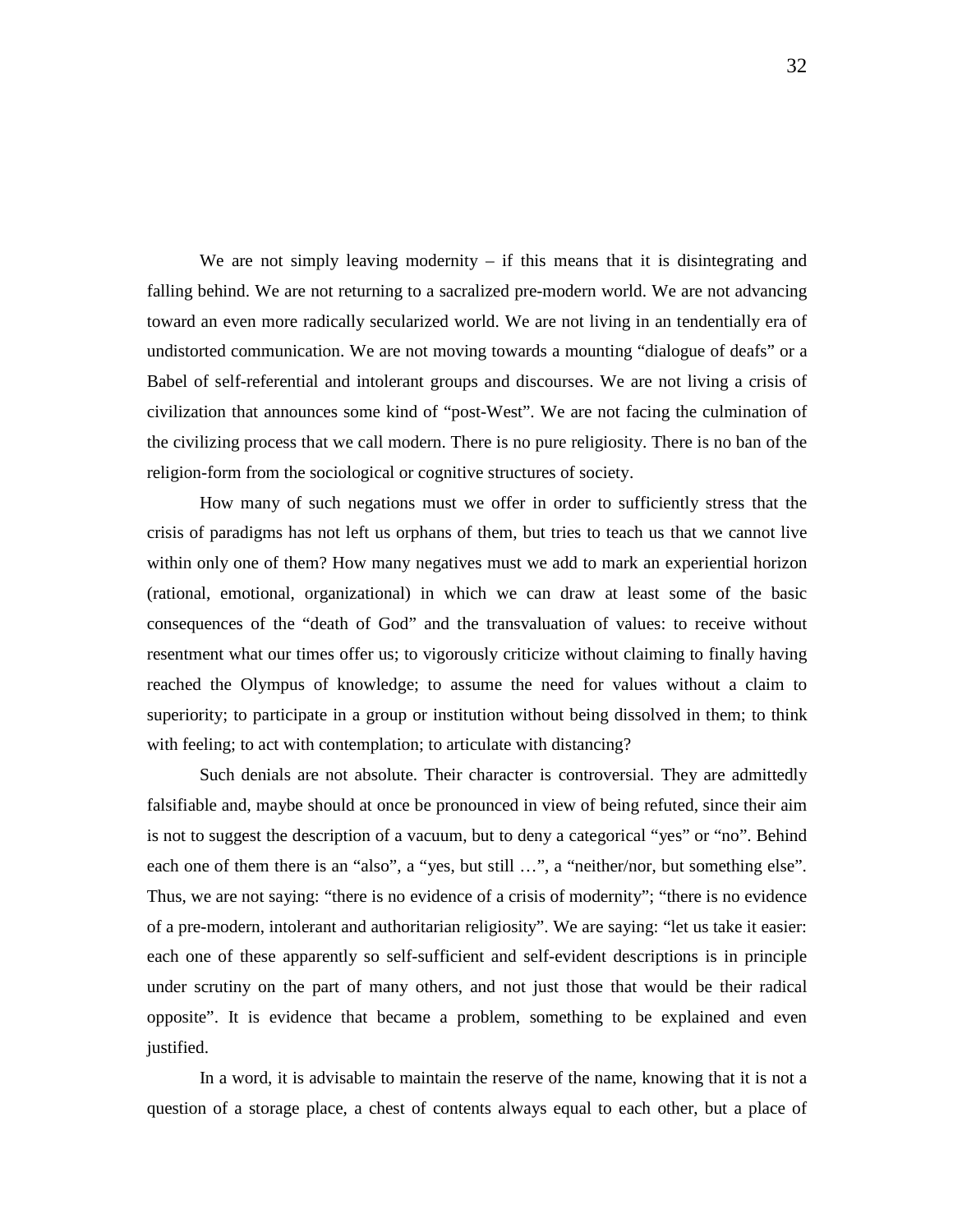resistance to definitively attributing the name, for knowing that it does not have an essential and unchanging content. An insistence in keeping the course of events open; in always recasting the questions of adequacy, usurpation, deformation, and, especially, the question of the new and its relation to the old. We do not all need to be Nietzschean to welcome the recommendation to keep dreaming knowing that we are dreaming. Maybe in our own local tradition – scientific, social or religious – there already exists a "sur-name" for this.

In the Western tradition there are at least two sur-names as regards religion: the *via negativa* and the social criticism of religion. Through different paths, and bearing some quite diverging consequences, both point to implications that are today familiar to us, and for some practitioners of the social sciences of religion, not contradictory to each other. From the *via negativa* comes a call to experiment with the limits of reason – recognizing its limits, but refusing to abandon it, to delve into pure silence or in disconnected babbling. Exploring paradox, aporia, without surrendering to the paralysis that they induce. From the social criticism of religion, in turn, comes the insistence on historicity, the arbitrariness of choices made in name of the transcendental and immemorial truth or of authority institutionalized as tradition. The refusal to accept as desirable what presents itself as a given, in view of social places whence one can imagine alternative worlds, with or without religion.

The sur-name is not the name *par excellence*, the transcendental signifier. It is **one more** name that, through the fragile refusal of the concept as a copy of the real or through the insecurity of a social position assumed at the present time, risks **giving name to**, assigning through the deceitful formula of the copula (x *is* y) the identity between a subject and a predicate of unstable and even improbable bonds. Just one more name, even if it manages to impose itself broadly and lastingly, the sur-name is however witness that there are many names, perhaps simultaneously. Names that do not simply say something in another way, but re-invent, or create something new.

The sur-name still speaks of an **affiliation** or even, as in Spanish, an **apelido**. In this sense, the contextual, familiar/familial element is reinforced, both as a weapon of criticism and as a limit of the latter: one can always accuse an objectifying description of a phenomenon or a claim to stabilizing it as true and authoritative as being partial, interested or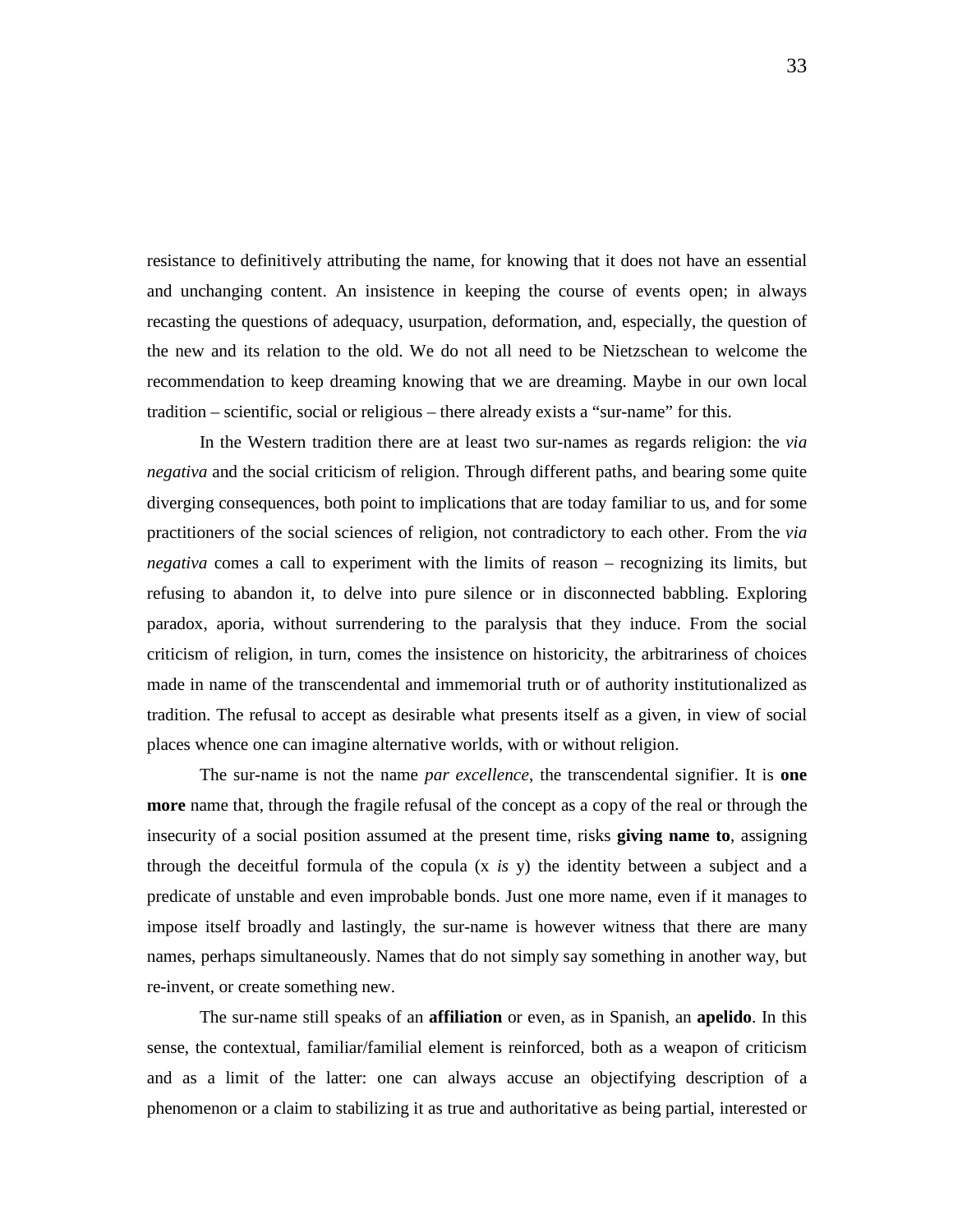distorted, but such a movement is only possible from a certain place, in a determined language, with a given "accent". The sur-name is what speaks of the name under the pretence of greater intimacy, but it is equally subject to not passing the test: it is linked to a family of meanings, it is situated, it issues from a community of reference. However, the sur-name may in this case mean that one can speak the language of intimacy with religion or of religion in spaces where the latter was prohibited – and this in many ways, from the poetic to the mystic, passing through the prophetic – and that one can speak the language of distancing from religion in spaces where the supposed familiarity with the latter fossilized the multiple possible meanings of its name.

As one more or as a closer one, we are facing a **politics of the name**, in order to unauthorize the name and struggle to re-hegemonize it through other links. We are facing a **contextualism** that does not surrender to the alleged exuberance of the object – to an essentialism of the particular – but plays with the need for naming, describing, designating, and with the impossibility of doing it once and for all or adequately, since one always does it from a place and, thus, subjecting oneself to disputes coming from other places. Challenges for the practice of social analysis in times of crisis of paradigms.

#### Bibliography

ALEXANDER, Jeffrey C. e SEIDMAN, Steven (eds.). (1995), *Culture and Society: contemporary debates*. Cambridge/New York/ Melbourne: Cambridge.

ANJOS, Márcio Fabri dos (org.). (1996), *Teologia e Novos Paradigmas*. São Paulo: SOTER/Loyola.

BENAVIDES, Gustavo. (1998), "Modernity". In: M. C. Taylor (ed.), *Critical Terms for Religious Studies*. Chicago: University of Chicago.

BERRY, Philippa e WERNICK, Andrew (eds.). (1992), *Shadow of Spirit – Postmodernism and Religion*. Londres: Routledge.

BOURDIEU, Pierre. (1982), *A Economia das Trocas Simbólicas*. São Paulo: Perspectiva.

BURITY, Joanildo A. (1995), "Pensar o Outro: Derrida e a Teoria Social". *Estudos de Sociologia*, vol. 1, no. 2, janeiro/junho.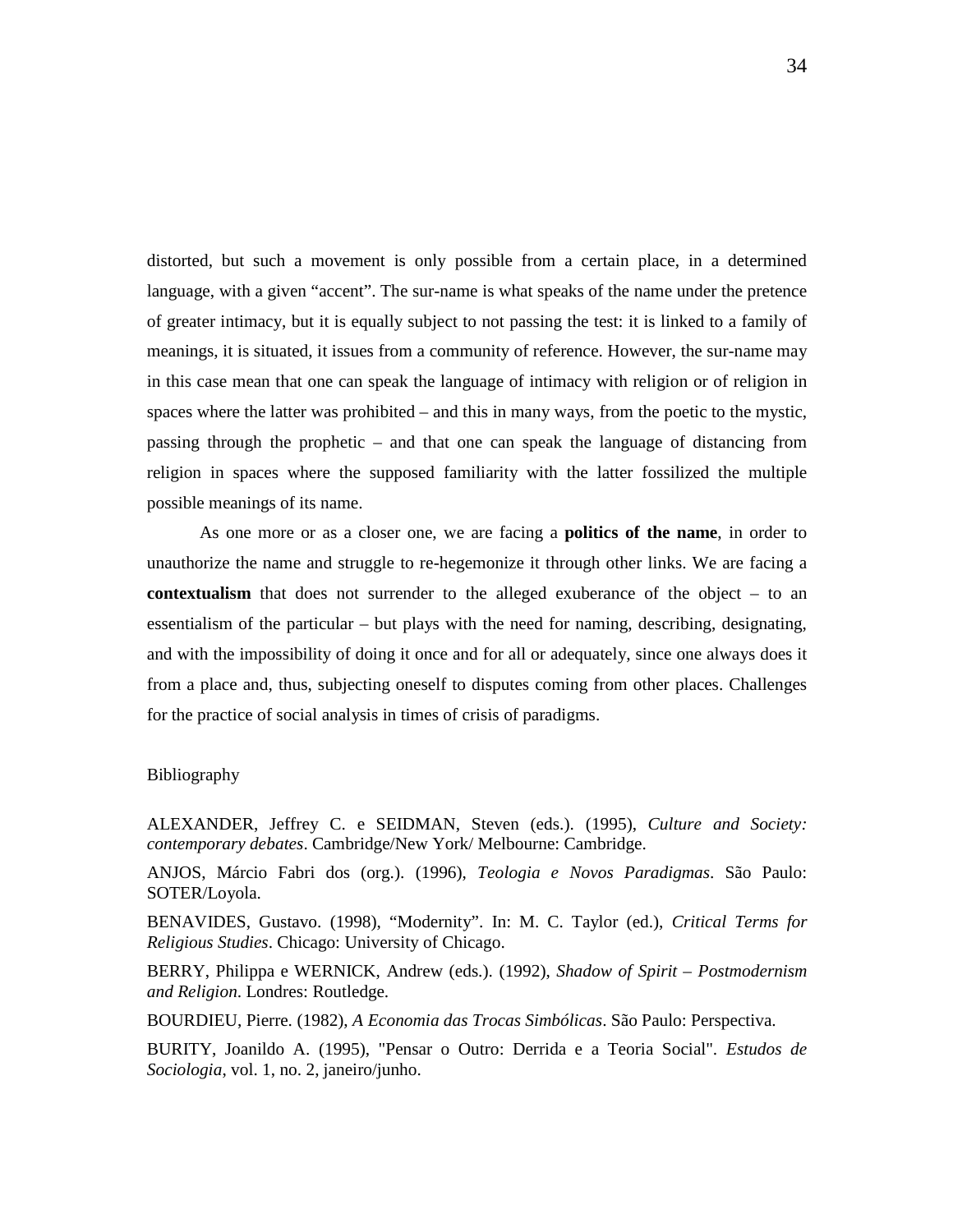BURITY, Joanildo A. (1996), "Falta-a-Ser e Fascinação dos Olhares: Imaginário e Pósmodernidade ao Sul do Equador". *Revista Pernambucana de Antropologia*, Série Imaginário, vol. 1, no. 1.

BURITY, Joanildo A. (1997), "Desconstrução, Hegemonia e Democracia: o Pós-marxismo de Ernesto Laclau". In: M. A. G. de Oliveira (org.). *Política e Contemporaneidade no Brasil.*  Recife: Bagaço.

BURITY, Joanildo A. (1998), *Religião, mercado e política: tolerância, conformismo e ativismo religioso*. Série Trabalhos para Discussão, nº. 84. Recife: Fundação Joaquim Nabuco/Instituto de Pesquisas Sociais, setembro.

CALHOUN, Craig (org.). (1995), *Social Theory and the Politics of Identity*. Cambridge, Mass./Oxford: Blackwell.

COMISSÃO GULBENKIAN PARA REESTRUTURAÇÃO DAS CIÊNCIAS SOCIAIS. (1996), *Para Abrir as Ciências Sociais*. São Paulo: Cortez.

DERRIDA, Jacques. (1976), *Of Grammatology*. Baltimore/Londres: The Johns Hopkins University

DERRIDA, Jacques. (1994), *Espectros de Marx: o Estado da dívida, o trabalho do luto e a nova Internacional*. Rio de Janeiro: Relume-Dumará.

DERRIDA, Jacques. (1997), "Fé e Saber: as duas fontes da 'religião' nos limites da pura razão". In: J. Derrida et alli. *A Religião*. Lisboa: Relógio D'Água.

DONEGANI, Jean Marie. (1995), "Religion et modernité: laïcité et sécularisation dans la crise de la modernité en Europe". *Cahiers Français*, no. 273, outubro-dezembro.

FOUCAULT, Michel. (1985), *Microfísica do Poder*. 5ª ed. Rio de Janeiro: Graal.

FOUCAULT, Michel. (1990), "*Omnes et Singulatim*: Por uma crítica da 'razão política'". *Novos Estudos CEBRAP*, no. 26, março.

GUERRA, Lemuel Dourado. (2000), *Competição, demanda e a dinâmica da esfera da religião no Nordeste do Brasil*. Recife: Tese de doutorado em Sociologia, Universidade Federal de Pernambuco.

HALL, Stuart. (1997), *A identidade cultural na pós-modernidade.* Rio de Janeiro: DP&A.

HELLER, Agnes et alli. (1999), *A crise dos paradigmas em ciências sociais e os desafios para o século XXI*. Rio de Janeiro: Contraponto/Corecon-RJ.

HERVIEU-LÉGER, Danièle. (1997), "Representam os Surtos Emocionais Contemporâneos o Fim da Secularização ou o Fim da Religião?". *Religião & Sociedade*, vol. 18, no. 1.

IANNACCONE, Laurence R. e FINKE, Roger. (1993), "Supply-side explanations for religious change". *The Annals,* nº. 527.

IANNACCONE, Laurence R., FINKE, Roger e STARK, Rodney. (1997), "Deregulating religion: The economics of church and state". *Economic Inquiry,* vol. 35, nº. 2, Abril.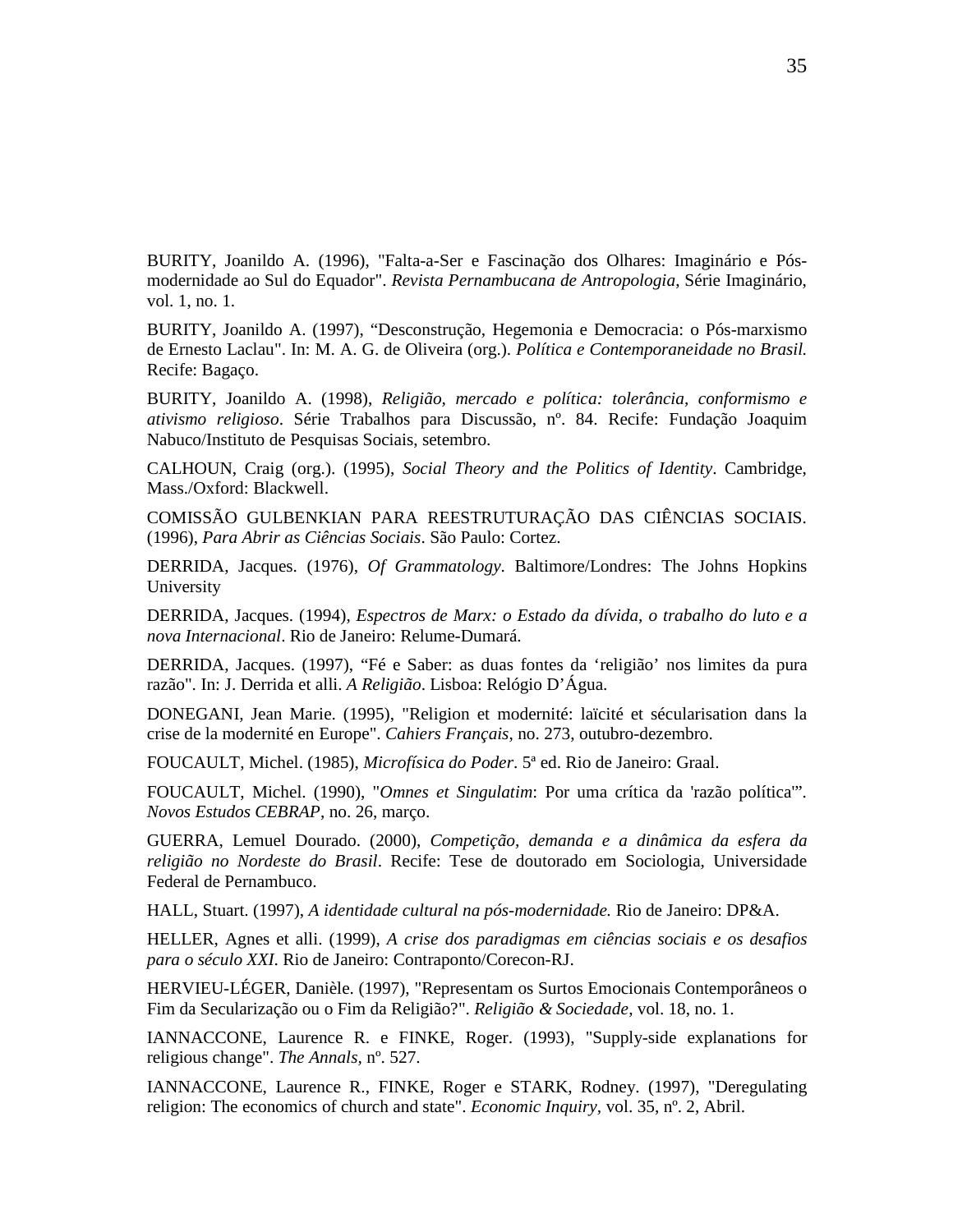JEFFREY, Denis. (1999), "Religion et postmodernité: un problème d'identité". *Religiologiques*, nº. 19, primavera.

KÜNG, Hans. (1991), *Theology for the Third Millenium*. An Ecumenical View. Londres: Harper Collins.

LACLAU, Ernesto. (1990), *New Reflections on the Revolution of Our Time*. Londres: Verso.

LAMBERT, Yves. (1995), "Religion et modernité: une définition plurielle pour une realité en mutation". *Cahiers Français*, no. 273, outubro-dezembro.

LAWRENCE, Bruce B. (1998), "Transformation" . In: M. C. Taylor (ed.), *Critical Terms for Religious Studies*. Chicago: University of Chicago.

MAFFESOLI, Michel. (1996), *No Fundo das Aparências*. Petrópolis: Vozes.

MAFFESOLI, Michel. (1997), *A Transfiguração do Político: a tribalização do mundo*. Porto Alegre: Salinas.

MASUZAWA, Tomoko. (1998), "Cuture". In: M. C. Taylor (ed.), *Critical Terms for Religious Studies.* Chicago: University of Chicago.

MILBANK, John. (1992), "Problematizing the secular: the post-postmodern agenda". In: P. Berry e A. Wernick (eds.), *Shadow of Spirit – Postmodernism and Religion*. Londres: Routledge.

PORTELLI, Hugues. (1985), *Gramsci e a Questão Religiosa.* São Paulo: Paulinas.

RANCIÈRE, Jacques. (1996), *O Desentendimento – Política e Filosofia*. São Paulo: 34 Letras.

RASCHKE, Carl. (1992), "Fire and roses, or the problem of postmodern religious thinking". In: P. Berry e A. Wernick (eds.), *Shadow of Spirit – Postmodernism and Religion*. Londres: Routledge.

ROBERTSON, Roland. (1990), "After Nostalgia? Willful Nostalgia and the Phases of Globalization". In: B. S. Turner (ed.), *Theories of Modernity and Postmodernity*. Londres/Newbury Park/Nova Deli: SAGE.

ROBERTSON, Roland. (1991), "Social Theory, Cultural Relativism and the Problem of Globality". In: A. D. King (ed.), *Culture, Globalization, and the World-System. Contemporary Conditions for the Representation of Identity*. Basingstoke/Binghamton: Macmillan/Department of Art and Art History, State University of New York.

SOARES, Luiz Eduardo. (1994), *O Rigor da Indisciplina*. Rio de Janeiro: Relume-Dumará.

SMITH, Jonathan Z. (1998), "Religion, religions, religious". In: M. C. Taylor (ed.), *Critical Terms for Religious Studies*. Chicago: University of Chicago.

SOMERS, Margaret R. (1995a), "What's Political or Cultural about Political Culture and the Public Sphere? Toward an Historical Sociology of Concept Formation". *Sociological Theory*, vol. 13, no. 2, julho.